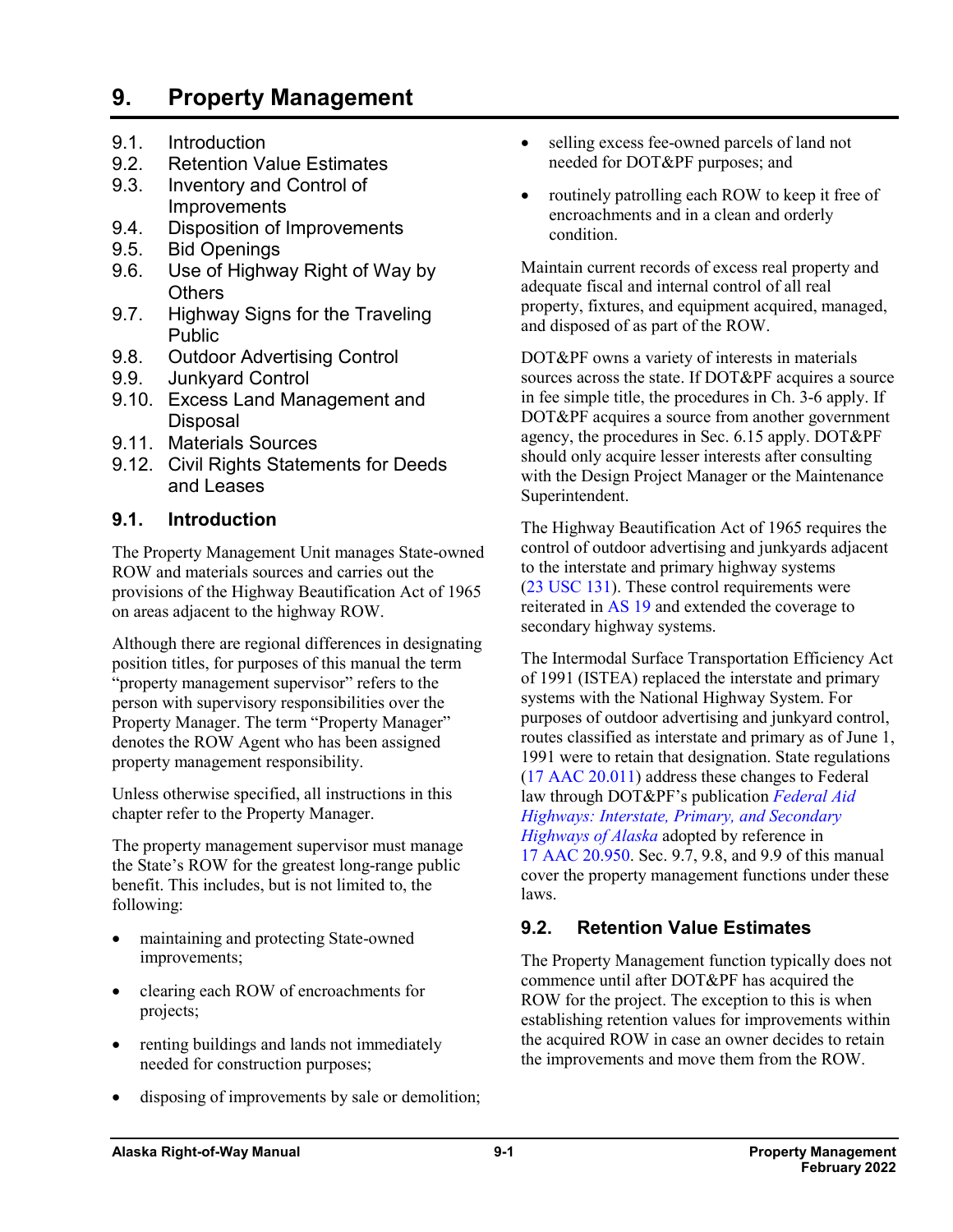DOT&PF may allow an owner of improvements, including buildings, fences, sheds, etc., on lands being acquired, to retain those improvements at the discretion of the Regional ROW Chief. Before the ROW Agent's first contact with the property owner, you complete the [Retention Value Estimate](http://www.dot.state.ak.us/stwddes/dcsrow/assets/pdf/forms/25ar905.pdf)  Form [25A-R905](http://www.dot.state.ak.us/stwddes/dcsrow/assets/pdf/forms/25ar905.pdf) and have it approved by the Regional ROW Chief.

Compute retention values based on a comparison of what three comparable properties have sold for, if available. These comparables are generally improvements acquired by DOT&PF and later sold and removed. Each region must maintain a [Register of](http://www.dot.state.ak.us/stwddes/dcsrow/assets/pdf/forms/25ar910.pdf)  [Improvements Sold Form](http://www.dot.state.ak.us/stwddes/dcsrow/assets/pdf/forms/25ar910.pdf) 25A-910 from previous projects statewide to aid in establishing retention values.

Compare the improvements to the subject based on the following:

- type of improvement;
- approximate square footage;
- condition of roof:
- condition of siding and interior;
- number of rooms:
- overall condition; and
- ease of moving.

Indicate the sale prices of the three comparable properties, and identify them by their project and parcel numbers if they were acquired and removed from a DOT&PF project.

With each retention value estimate, attach a narrative that explains and analyzes each comparison.

When comparable sales are not available, determine retention value by inspecting and analyzing whether the improvement is movable, and what value it will have on a replacement site, less the cost to move it. Set out the findings in a narrative on Pg. 2 of the [Retention Value Estimate Form](http://www.dot.state.ak.us/stwddes/dcsrow/assets/pdf/forms/25ar905.pdf) 25A-R905. The Property Manager and the Property Management Supervisor must sign the form. Submit the form to the Regional ROW Chief. After approval, retain the form in the regional parcel files.

Set one retention value for structures with common walls, such as zero-lot-line units. No retention values are necessary on fixtures and equipment unless the property owner specifically requests retention.

To assure removal of improvements as specified in an MOA with the property owner, DOT&PF must withhold a minimum of \$500 from the purchase price paid to the owner until removal is accomplished. If an increased or decreased withholding amount is warranted, estimate removal cost if DOT&PF is required to remove it.

Make these retention values the first entry on the [Property Management Project Status Report](http://www.dot.state.ak.us/stwddes/dcsrow/assets/pdf/forms/25ar915.pdf) Form [25A-R915](http://www.dot.state.ak.us/stwddes/dcsrow/assets/pdf/forms/25ar915.pdf) described in Sec. 9.3.2.

### **9.3. Inventory and Control of Improvements**

For each negotiated parcel with improvements, the Regional ROW Chief must give the Property Manager a copy of the executed MOA. The Pre-Audit Section asks the Finance Section to mail a warrant to the property owner, with a return receipt requested to the Pre-Audit Section.

When the Pre-Audit Section receives the certified return receipt, they must notify the Property Manager of the payment receipt date. This date establishes the beginning of the rent-free period for the owneroccupant and begins the Property Manager's responsibilities for the property.

On improved parcels in condemnation, the Regional ROW Chief must secure Orders of Possession from the Department of Law and furnish a copy to the Property Manager.

When the Property Manager becomes responsible for a building improvement, ascertain the actual or tentative letting date of the related construction contract. This date is the primary determining factor as to whether to rent the property for the interim period before actual construction or whether to dispose of it by sale or demolition.

### **9.3.1. Assignment and Disposition of Improvements**

Enter the acquired improvements on the [Assignment](http://www.dot.state.ak.us/stwddes/dcsrow/assets/pdf/forms/25ar690.pdf)  [and Disposition of Improvements Form](http://www.dot.state.ak.us/stwddes/dcsrow/assets/pdf/forms/25ar690.pdf) 25A-R690 as soon as that form and the executed MOA are received from the Acquisition Agent (Sec. 6.8.3). The form provides an itemized listing of each acquired improvement and fixture as listed in the appraisal or as purchased by administrative settlement (Sections 4.6, 4.15.3, and 6.8.3). Include all items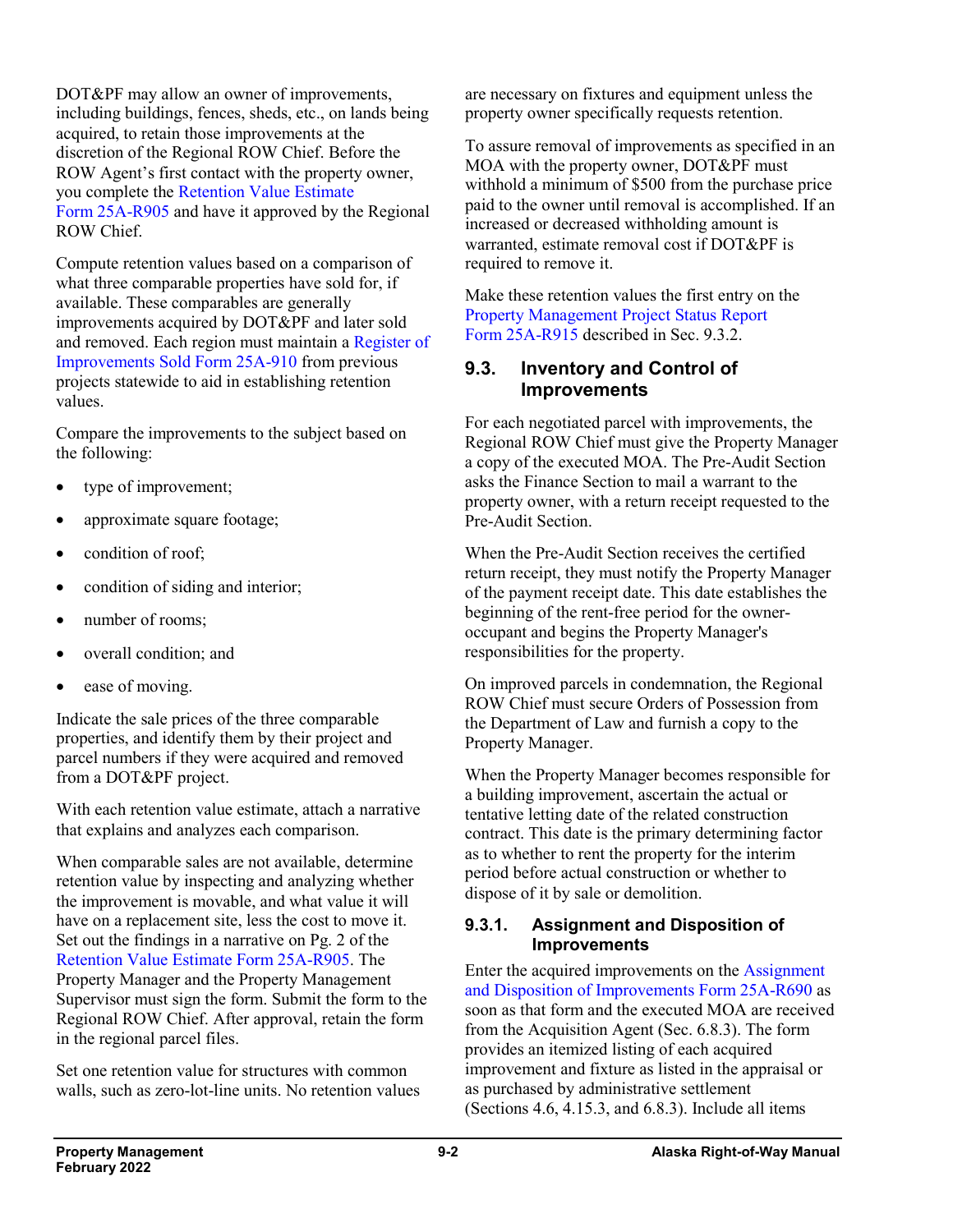such as stoves, refrigerators, drapes, etc. Record the disposition of each acquired improvement and the inspection date.

Total the parcel's property management credits and expenses for accounting purposes.

Obtain authorization for payments pending removal of improvements using this form instead of a written memorandum. After disposition, sign the form, give it to the Pre-Audit Section for payment, if applicable, and file it in the parcel file.

#### **9.3.2. Property Management Project Status Report**

The [Property Management Project Status Report](http://www.dot.state.ak.us/stwddes/dcsrow/assets/pdf/forms/25ar915.pdf)  Form [25A-R915](http://www.dot.state.ak.us/stwddes/dcsrow/assets/pdf/forms/25ar915.pdf) is required for each project with property management responsibilities. Use it as a quick reference tool and keep it up to date. When the project is cleared of all improvements, file it with the project files for historical purposes.

### **9.3.3. Inspection of Occupied Premises**

Within two weeks after acquisition of the property, all improvements shall be inspected. The physical presence and condition of the structures, fixtures, and equipment are a primary concern. Coordinate with the Relocation Agent to determine the owner's or occupant's plans to vacate the property, and making arrangements for final inspection and physical possession by DOT&PF.

#### **9.3.4. Owner's Agreement to Vacate Occupied Premises**

Possession of the premises is controlled by the terms of the MOA or by court order (in condemnation proceedings) granting right of possession to the State. While the MOA speaks for itself, the terms and conditions in a condemnation suit are not always spelled out in the order granting right of possession. Monitor condemnation suits involving improvements and maintain a liaison with the Department of Law attorney who is prosecuting the suit to determine not only when right of possession is granted but also upon what terms and conditions the right of possession is granted.

Normal procedure is to allow an owner-occupant to continue to live in the premises, rent free for 30 days after receipt of payment for the property. However, DOT&PF does not extend this rent-free courtesy to tenants. Where the property is not immediately

required for construction purposes, it may be beneficial to rent it. (Sec. 9.6.1)

#### **9.3.5. Final Inspection and Taking of Possession**

On the date of the agreed vacation of the property, make a final inspection and take physical possession. Use the [Check-In/Out Inspection Form](http://www.dot.state.ak.us/stwddes/dcsrow/assets/pdf/forms/25ar920.pdf) 25A-R920 for this inspection. Do the following:

- determine that all fixtures and equipment acquired by DOT&PF remain on the property;
- report discrepancies in writing to the Regional ROW Chief; and
- recommend in writing the feasible disposition of all improvements to the Regional ROW Chief.

Disconnect all utility facilities that would not endanger the value of the structure.

Post a sign stating that the property is owned by the State of Alaska and that the State will prosecute any person trespassing, stripping or vandalizing the property. Padlock and secure the premises, if necessary, as a protection against vandalism. Alert police and request that they keep watch.

## **9.4. Disposition of Improvements**

If conditions do not warrant short-term rental as discussed in Sec. 9.6.1, determine whether the improvements should be advertised for sale or demolition by sealed bid or auction, or included in the general construction contract (Sec. 9.5.3).

Make the appropriate entry on the [Assignment and](http://www.dot.state.ak.us/stwddes/dcsrow/assets/pdf/forms/25ar690.pdf)  [Disposition of Improvements](http://www.dot.state.ak.us/stwddes/dcsrow/assets/pdf/forms/25ar690.pdf) Form 25A-R690 and the [Property Management Project Status Report](http://www.dot.state.ak.us/stwddes/dcsrow/assets/pdf/forms/25ar915.pdf)  Form [25A-R915.](http://www.dot.state.ak.us/stwddes/dcsrow/assets/pdf/forms/25ar915.pdf)

### **9.4.1. Legal Notice**

If DOT&PF will sell the improvements, publish a notice of the sale property in accordance with DOT&PF regulations 17 [AAC](http://www.akleg.gov/basis/aac.asp#17.10) 10.

As shown on [Specifications and Award for the Sale](http://www.dot.state.ak.us/stwddes/dcsrow/assets/pdf/forms/25ar925.pdf)  [and Removal of Structures \(Form](http://www.dot.state.ak.us/stwddes/dcsrow/assets/pdf/forms/25ar925.pdf) 25A-R925) and [Specifications and Award for Demolition of](http://www.dot.state.ak.us/stwddes/dcsrow/assets/pdf/forms/25ar930.pdf)  [Structures \(Form](http://www.dot.state.ak.us/stwddes/dcsrow/assets/pdf/forms/25ar930.pdf) 25A-R930) the notice must state the following:

• location and description of buildings and improvements offered for sale;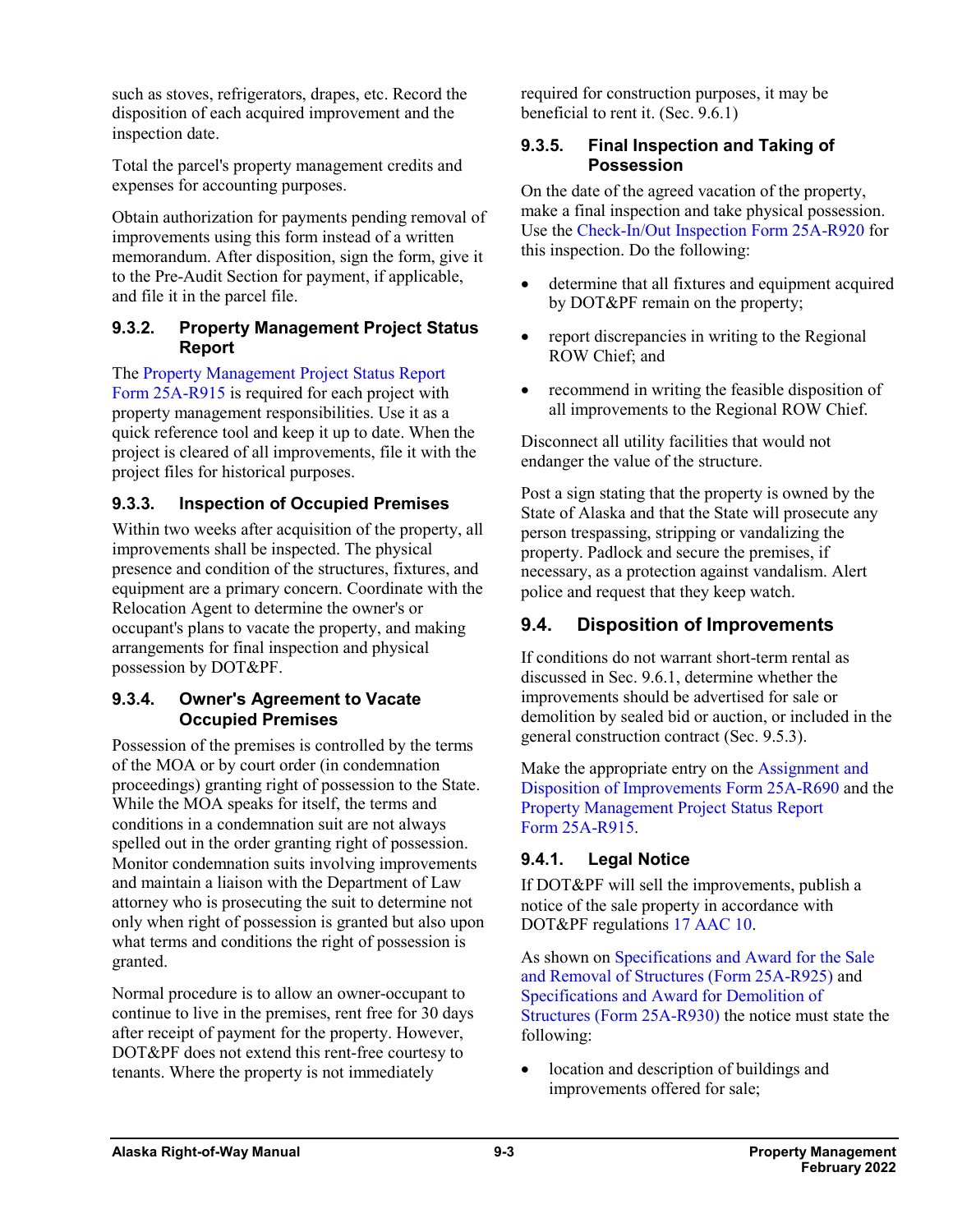- date, time, and place of bid opening;
- specifications unique to the sale;
- DOT&PF reserves the right to reject any and all bids;
- bids must be accompanied by a performance security deposit;
- DOT&PF must receive payment before giving possession;
- DOT&PF can award demolition contracts only to a licensed contractor; and
- bidding on buildings to be moved is open to all; however only a licensed general contractor experienced in moving structures may move the building over public thoroughfares.

## **9.4.2. Performance Security**

All bids must be accompanied by a performance security deposit in the form of a U.S. postal money order, cashier's check, or certified check, made payable to the State of Alaska. The deposit must be sufficient to reasonably assure completion of the contract and must be a minimum of \$5,000. Set the deposit at a different amount if appropriate. Support this in writing and obtain approval of the Regional ROW Chief. DOT&PF returns the successful bidder's deposit when the contract is properly complete. "Performance security deposits" are returned to unsuccessful bidders.

### **9.4.3. Bid Proposal**

When preparing the notice, prepare enough of the following bid proposal forms to provide copies to the expected number of bidders:

- 1. Invitation for Bid (Structures to be Sold and Removed).
- 2. Invitation for Bid (Demolition of Structure).
- 3. [Specifications and Award for Sale and Removal](http://www.dot.state.ak.us/stwddes/dcsrow/assets/pdf/forms/25ar925.pdf)  [of Structures Form](http://www.dot.state.ak.us/stwddes/dcsrow/assets/pdf/forms/25ar925.pdf) 25A-R925.
- 4. [Specifications and Award for Demolition of](http://www.dot.state.ak.us/stwddes/dcsrow/assets/pdf/forms/25ar930.pdf)  [Structures Form](http://www.dot.state.ak.us/stwddes/dcsrow/assets/pdf/forms/25ar930.pdf) 25A-R930.

Give bidders every opportunity to inspect the property being sold. Become familiar with the property to be able to intelligently answer all inquiries from the bidders. Pay special attention to any specifications peculiar to a given sale.

## **9.5. Bid Openings**

The Regional Contract Section must receive and open all bids and must take the following actions:

- record all bids and notify all bidders of the status of their bid upon acceptance of the successful bid;
- return unsuccessful bidders' deposits; and
- after each bid sale, complete the Register of [Improvements](http://www.dot.state.ak.us/stwddes/dcsrow/pop_rowmanual.shtml) Sold (25A-910) and distribute it to the other regional offices.

### **9.5.1. Successful Bidders**

The Regional ROW Chief must provide the name and address of the successful bidder or bid contractor, and the [Demolition Contract Form](http://www.dot.state.ak.us/stwddes/dcsrow/assets/pdf/forms/25ar935.pdf) 25A-R935 approved and signed by the procurement officer. DOT&PF must retain the performance security deposit until the terms of the contract are fulfilled.

Contact the successful bidder to arrange payment of the full amount of the purchase price. After payment has been received, send the buyer a [Bill of Sale](http://www.dot.state.ak.us/stwddes/dcsrow/assets/pdf/forms/25ar940.pdf)  Form [25A-R940,](http://www.dot.state.ak.us/stwddes/dcsrow/assets/pdf/forms/25ar940.pdf) executed by the regional director to authorize removal of the property from the ROW. Handle revenue received in accordance with Sec. 9.10.7.

Ensure that all buildings sold by DOT&PF as dwelling units meet the conditions of AS [34.03.100](http://www.akleg.gov/basis/statutes.asp#34.03.100) and contain working smoke and carbon monoxide detection devices installed in accordance with AS [18.70.095](http://www.akleg.gov/basis/statutes.asp#18.70.095) before the agreement is consummated. Request the demolition contractor sign the contract. The contract must include appendices that contain the requirements set out in Appendix A of (US)DOT Order 1050.2A (Ex. 9-1).

Continue to observe the property and report, either by use of the [Assignment and Disposition of](http://www.dot.state.ak.us/stwddes/dcsrow/assets/pdf/forms/25ar690.pdf)  [Improvements Form](http://www.dot.state.ak.us/stwddes/dcsrow/assets/pdf/forms/25ar690.pdf) 25A-R690 or by memorandum, to the Regional ROW Chief if and when the structures in question have been satisfactorily removed or demolished from the ROW in accordance with the specifications.

If the improvements are not removed or demolished on the agreed date, notify the Regional ROW Chief at once so that proper legal steps may be taken to effect compliance.

The performance deposit is refunded to the purchaser when the Property Manager certifies, either with the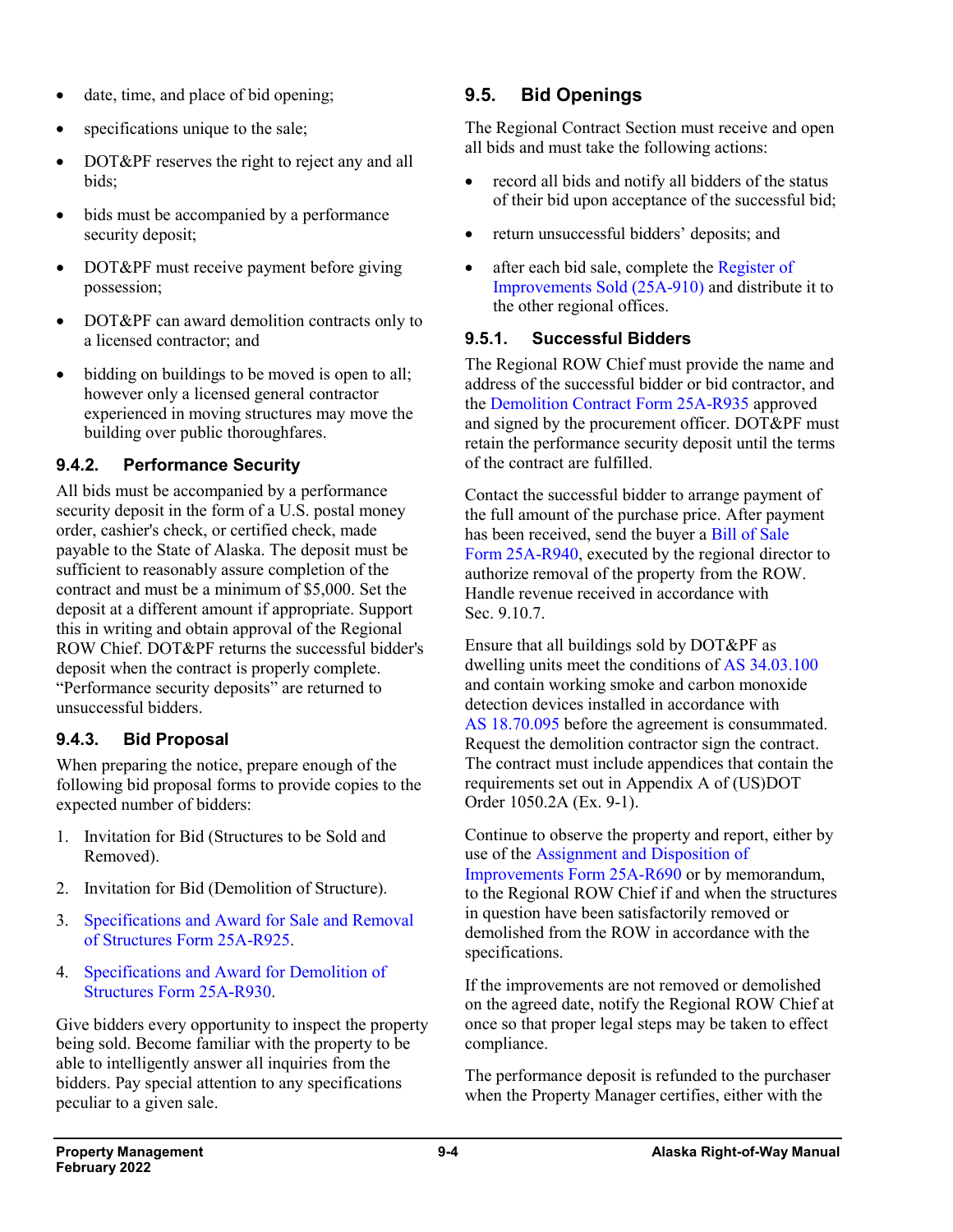[Assignment and Disposition of Improvements](http://www.dot.state.ak.us/stwddes/dcsrow/assets/pdf/forms/25ar690.pdf) 

Form [25A-R690](http://www.dot.state.ak.us/stwddes/dcsrow/assets/pdf/forms/25ar690.pdf) or by memorandum, to the Regional ROW Chief that the ROW has been satisfactorily cleared.

### **9.5.2. Noncompliance of Contract**

If the terms of the contract have not been complied with and the bid item remains on the ROW, stripped of salvage, arrange for the item to be removed by DOT&PF and the deposit credited to the general fund or to the receive and expend account if authorized. Include the removal in the general contract and credit the deposit to the project, if appropriate.

#### **9.5.3. Improvements Cleared by General Contractor**

It may be in DOT&PF's best interest to have the items to be removed included in the general contract for the construction of the project. This method usually is adopted to clear the ROW of miscellaneous fences, boardwalks, platforms, wells, etc. It should be used if cost effective and if the improvements do not present a health hazard. Advise the Design Section of improvements to be included in the general contract specifications.

### **9.6. Use of Highway Right of Way by Others**

There are three situations where property belonging to the State may be used by others:

- rental of property during the short term between the date of acquisition and the date of project construction;
- permitted encroachment; and
- other permitted uses, such as driveways and utilities.

### **9.6.1. Rental Procedures**

Real property acquired by the State may be rented to the current occupants between acquisition of the property and clearing of the improvements. If the construction schedule permits a substantial delay in the clearing of improvements, DOT&PF may rent the property to short-term subsequent occupants. Rent improvements, when feasible, to provide a monetary return and serve as a measure of protection against vandalism.

Ensure that all buildings rented by DOT&PF as dwelling units meet the requirements of AS [34.03.100](http://www.akleg.gov/basis/statutes.asp#34.03.100) and contain working smoke and carbon monoxide detection devices installed in accordance with AS [18.70.095](http://www.akleg.gov/basis/statutes.asp#18.70.095) before the agreement is consummated.

#### **Fair Market Rental Determination**

Determine the amount of fair rental of the property using th[e Fair Market Rental Determination](http://www.dot.state.ak.us/stwddes/dcsrow/assets/pdf/forms/25ar945.pdf)  Form [25A-R945.](http://www.dot.state.ak.us/stwddes/dcsrow/assets/pdf/forms/25ar945.pdf) Determine the fair rental value by using comparable rentals in the area, adjusted to reflect the conditions of the rental agreement, including short-term occupancy. In adjusting the rental figure, consider the fact that DOT&PF will assume no responsibility for utilities or for fire insurance, other than what is provided in the State's blanket insurance coverage.

In some cases, it may be necessary for DOT&PF to pay utilities, such as for multifamily structures. Reflect this in the rental rate. Submit the [Fair Market](http://www.dot.state.ak.us/stwddes/dcsrow/assets/pdf/forms/25ar945.pdf)  [Rental Determination Form](http://www.dot.state.ak.us/stwddes/dcsrow/assets/pdf/forms/25ar945.pdf) 25A-R945 to the Regional ROW Chief for approval. If comparable rental rates are not readily determined, set the monthly rent at 0.7% (seven-tenths of one percent) of the market sale value.

#### **Rental Agreement**

After the Regional ROW Chief approves the fair rental value, prepare the [Rental Agreement](http://www.dot.state.ak.us/stwddes/dcsrow/assets/pdf/forms/25ar950.pdf) [\(Residential\)](http://www.dot.state.ak.us/stwddes/dcsrow/assets/pdf/forms/25ar950.pdf) Form 25A-R950 or [Rental Agreement](http://www.dot.state.ak.us/stwddes/dcsrow/assets/pdf/forms/25ar951.pdf) [\(Business\)](http://www.dot.state.ak.us/stwddes/dcsrow/assets/pdf/forms/25ar951.pdf) Form 25A-R951 in duplicate. The prospective tenant must complete an [Application for](http://www.dot.state.ak.us/stwddes/dcsrow/assets/pdf/forms/25ar955.pdf) [Month-to-Month Rental Agreement Form](http://www.dot.state.ak.us/stwddes/dcsrow/assets/pdf/forms/25ar955.pdf) 25A-R955.

If the tenant is not a displaced person from the project, they must also complete the [Addendum to](http://www.dot.state.ak.us/stwddes/dcsrow/assets/pdf/forms/25ar956.pdf) month-to-[Month Rental Agreement Form](http://www.dot.state.ak.us/stwddes/dcsrow/assets/pdf/forms/25ar956.pdf) 25A-R956, acknowledging they are not displaced and not entitled to benefits.

Assign a control number to each rental agreement. Contact the tenant and arrange to accompany them in completing the [Check-In/Out Inspection](http://www.dot.state.ak.us/stwddes/dcsrow/assets/pdf/forms/25ar920.pdf)  Form [25A-R920.](http://www.dot.state.ak.us/stwddes/dcsrow/assets/pdf/forms/25ar920.pdf) After the inspection, the tenant must sign the rental agreement.

Rent payments must be made in U.S. funds, with checks payable to the State of Alaska preferred. Arrange for the deposit to be credited to the general fund or to the receive and expend account if authorized. Submit rent payments to the regional Property Management Unit for coding and submission to the Finance Section. Whenever possible, provide pre-addressed envelopes.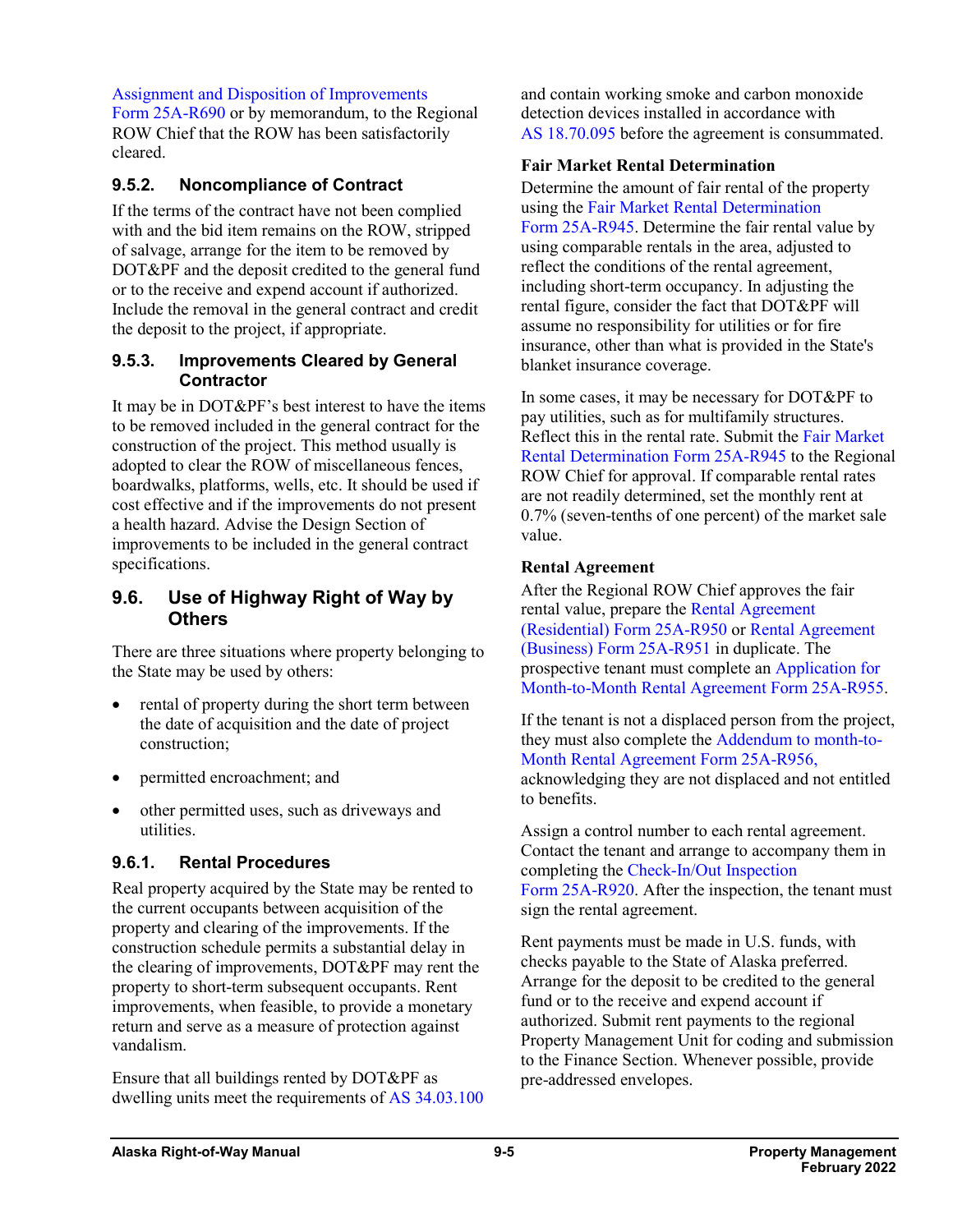If payment is not received within 10 days of the due date, the Property Management Unit is to contact the tenants about paying rent.

After approval by the Regional ROW Chief, send a fully executed rental agreement to the tenant and retain one to file in the appropriate parcel file.

#### **Revenue Coding for Rental/Lease Agreements**

Code revenue from rental/lease agreements for property purchased solely with State funding to each region's "receive and expend" fund source.

For Federally-funded projects, code the revenue from rental/lease agreements to an unrestricted revenue account.

Return the Federal share of the income to the original Federal-aid project when the Federal project is closed out by Statewide Project Control.

If the project has been closed by FHWA and CIP Management and Finance, code the revenue to the "receive and expend" fund source and a designated program receipt account, showing that the revenue is used only for [Title](http://uscode.house.gov/view.xhtml?path=/prelim@title23&edition=prelim) 23 projects as prescribed in Sec. 2.9.7.

### **Default or Breach of Rental Agreement**

The Finance Section will notify the Property Manager of any default. Refer defaults or breaches of agreements to the Department of Law after all avenues of relief have been exhausted as set out in the Rental Agreement or other document.

### **9.6.2. Encroachments**

Encroachments are defined under AS [19.25.200](http://www.akleg.gov/basis/statutes.asp#19.25.200) (a). The regulations in 17 [AAC](http://www.legis.state.ak.us/basis/aac.asp#17.10.010) 10 sets out the requirements for obtaining an encroachment permit.

Any non-highway use within the ROW, except for a mailbox or a newspaper box attached to a mailbox, is considered to be an encroachment. The encroachment should be removed or should be covered under a permit. Application requirements are set out in the "Request for Encroachment Permit" portion of this section.

The Regional ROW Chief may be made aware of the location and nature of the suspected encroachment. The Regional ROW Chief will assign a ROW Agent (Property Manager) to determine if the suspected encroachment is within the ROW, who the owner is, and whether an encroachment permit has been issued. If it is an unpermitted encroachment, send the owner an Unpermitted Encroachment Notice Letter.

An encroachment permit is issued using either the short form, [Encroachment Permit \(Short Form\)](http://www.dot.state.ak.us/stwddes/dcsrow/assets/pdf/forms/25ar965.pdf)  Form [25A-R965,](http://www.dot.state.ak.us/stwddes/dcsrow/assets/pdf/forms/25ar965.pdf) or the long form, [Encroachment](http://www.dot.state.ak.us/stwddes/dcsrow/assets/pdf/forms/25ar966.pdf)  [Permit \(Long Form\)](http://www.dot.state.ak.us/stwddes/dcsrow/assets/pdf/forms/25ar966.pdf) Form 25A-R966. The majority of permits use the short form. Use the long form when mitigating issues may make a short form inappropriate, such as environmental issues.

When an encroachment permit is issued, record the pertinent information on the Encroachment Permit Log. This log will be permanently maintained in the region's ROW files.

When required by the Stewardship & Oversight Agreement, obtain FHWA approval for encroachments allowed under 17 AAC [10.011.](http://www.legis.state.ak.us/basis/aac.asp#17.10.011) Under 17 AAC [10.012,](http://www.legis.state.ak.us/basis/aac.asp#17.10.012) DOT&PF may grant an encroachment permit (that includes any conditions imposed under 17 AAC [10.014\)](http://www.legis.state.ak.us/basis/aac.asp#17.10.014) after determining that the following standards are met:

- integrity and safety of the highway is not compromised;
- encroachment will not cause a break in access control for the highway;
- land will not be necessary for a highway construction project during the initial term of the permit; and
- issuing the permit is in the State's best interest.

In addition to meeting the standards listed above, the proposed use must be consistent with the continued operation, maintenance, and safety of the highway and must not expose highway users or others to any hazards [23 CFR [710.403](http://www.ecfr.gov/cgi-bin/text-idx?SID=62e4f4c740b0b6894f5a092107919dfc&mc=true&node=pt23.1.710&rgn=div5) (b)].

Use restrictions for encroachment permits are set out in 17 [AAC](http://www.akleg.gov/basis/aac.asp#17.10) 10. Additionally, the applicant may not possess illegal signs, driveways, or other unpermitted ROW activities. Storage of flammable, explosive, or hazardous material is prohibited within the permit area.

Code revenue as provided in the section entitled "Revenue Coding for Encroachment Permits" below.

#### **Encroachment Permits at No Cost for Government Agencies Not Acting in a Business Capacity**

Encroachment permits may be issued at no cost for local, State, and Federal agencies that are not acting in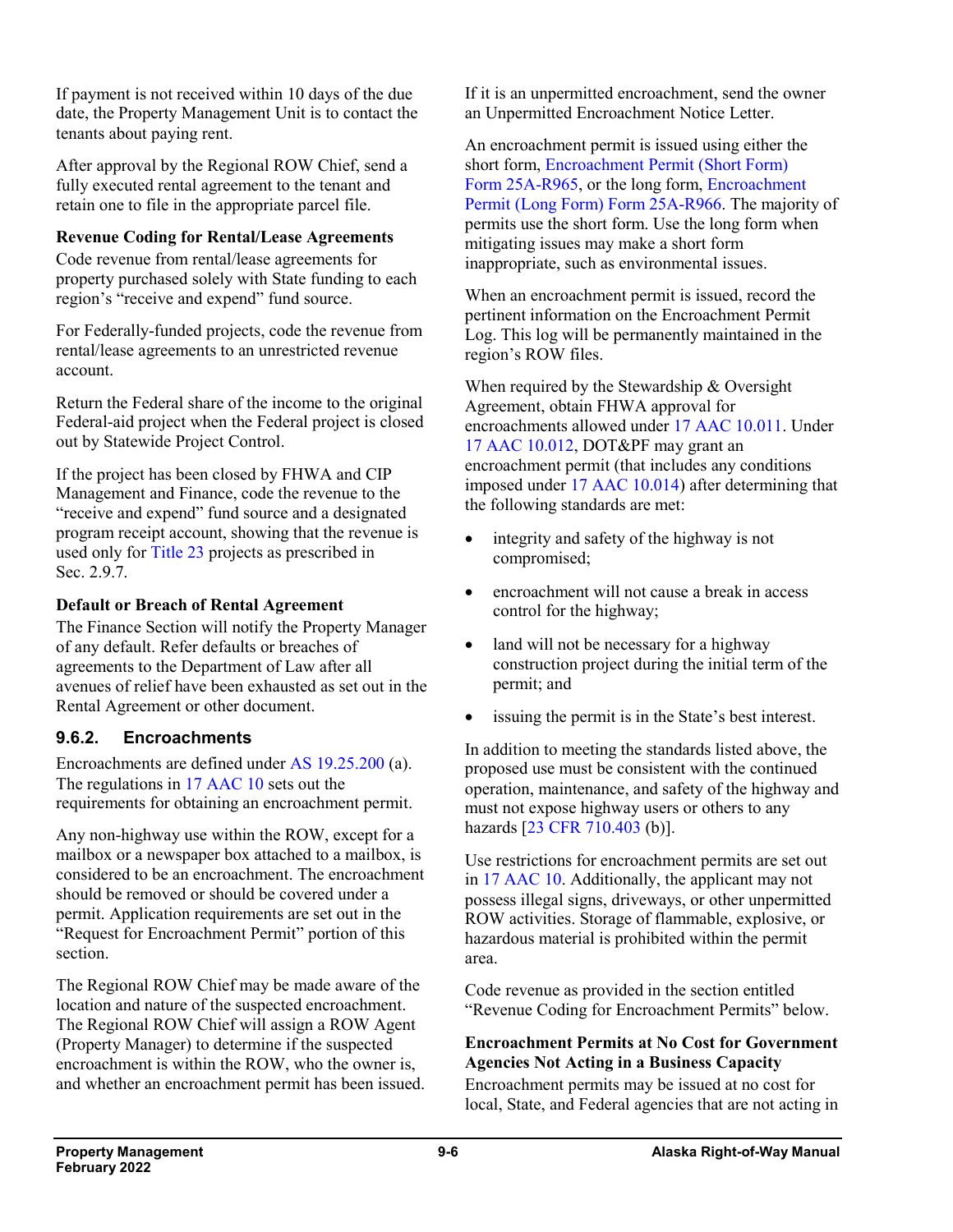a business capacity. Permitted uses include flags of states or nations, decorative banners, and signs, without logos or names of sponsors that are intended to inform motorists that they are entering a municipality, community, or state.

The agency requesting a permit under this provision must sign an indemnification clause in the permit to hold DOT&PF harmless. DOT&PF may deny a permit if it would cause a safety risk for the traveling public

Application for a permit under this section is made using the [Application/Renewal for Encroachment](http://www.dot.state.ak.us/stwddes/dcsrow/assets/pdf/forms/25ar960.pdf)  [Permit \(General\) Form](http://www.dot.state.ak.us/stwddes/dcsrow/assets/pdf/forms/25ar960.pdf) 25A-R960 or the [Application](http://www.dot.state.ak.us/stwddes/dcsrow/assets/pdf/forms/25ar961.pdf)  [for Encroachment Permit for Encroachment in](http://www.dot.state.ak.us/stwddes/dcsrow/assets/pdf/forms/25ar961.pdf) [Existence on or Before January](http://www.dot.state.ak.us/stwddes/dcsrow/assets/pdf/forms/25ar961.pdf) 1, 2005 Form [25A-R961,](http://www.dot.state.ak.us/stwddes/dcsrow/assets/pdf/forms/25ar961.pdf) as applicable. Application requirements are set out in the "Request for Encroachment Permit" portion of this section. Use either the [Encroachment Permit \[Short Form\]](http://www.dot.state.ak.us/stwddes/dcsrow/assets/pdf/forms/25ar965.pdf)  Form [25A-R965](http://www.dot.state.ak.us/stwddes/dcsrow/assets/pdf/forms/25ar965.pdf) or the [Encroachment Permit \[Long](http://www.dot.state.ak.us/stwddes/dcsrow/assets/pdf/forms/25ar966.pdf)  [Form\] Form](http://www.dot.state.ak.us/stwddes/dcsrow/assets/pdf/forms/25ar966.pdf) 25A-R966, as applicable.

#### **Encroachment Permits for Owners or Lessees of Land Contiguous to Right of Way (Including Government Agencies Acting in a Business Capacity)**

Encroachment permits may be issued for owners or lessees of land contiguous to the ROW, including government agencies acting in a business capacity. An encroachment permit described in this section may be issued for any lawful use, with these exceptions:

- 1. Any permanent structure located partially or completely in the ROW.
- 2. A new water and sewer facility that is not permitted under a utilities permit (17 [AAC](http://www.akleg.gov/basis/aac.asp#17.15) 15).
- 3. A tank of any size.
- 4. Fueling facilities.
- 5. A use that is not in the State's best interest.
- 6. A land use on a ROW that allows development on contiguous land that would not otherwise be possible without the use of the ROW.

The land area described in the encroachment permit may not be used to meet minimum requirements for a contiguous land use under applicable municipal land use standards or under regulations adopted by the Department of Environmental Conservation (DEC). The contiguous land use must meet those minimum

requirements without regard to the land contained within the encroachment permit. The use of the land described in the encroachment permit must be an accessory use to the contiguous land use.

A permit issued under this regulation requires a \$100 nonrefundable application fee and an annual fee. The permit is valid for no more than 5 years but may be renewed at DOT&PF's discretion. The annual fee for the permit is based upon economic rent or is \$100, whichever is greater. The nonrefundable reapplication fee is \$100. Other provisions regarding renewal and revocation are set out in 17 [AAC](http://www.legis.state.ak.us/basis/aac.asp#17.10) 10, while 17 AAC [10.013](http://www.legis.state.ak.us/basis/aac.asp#17.10.013) sets out the method for establishing economic rent.

17 [AAC](http://www.akleg.gov/basis/aac.asp#17.10) 10 allows an encroachment permit of a defined period of time for an existing structure or portion of a structure, or for an existing water or sewer facility that has not been issued a utility permit under 17 [AAC](http://www.legis.state.ak.us/basis/aac.asp#17.15.015) 15 if the following standards are met:

- The encroachment does not present a risk to the health or safety of the public
- The construction of the encroachment occurred in good faith
- The denial of the permit would create a hardship for the owner of the encroachment

Use either the [Encroachment Permit \(Short Form\)](http://www.dot.state.ak.us/stwddes/dcsrow/assets/pdf/forms/25ar965.pdf) Form [25A-R965](http://www.dot.state.ak.us/stwddes/dcsrow/assets/pdf/forms/25ar965.pdf) or th[e Encroachment Permit \(Long](http://www.dot.state.ak.us/stwddes/dcsrow/assets/pdf/forms/25ar966.pdf)  [Form\) Form](http://www.dot.state.ak.us/stwddes/dcsrow/assets/pdf/forms/25ar966.pdf) 25A-R966, as applicable.

### **Beautification Encroachment Permits**

The department may issue at no cost a beautification permit to allow planting of trees, shrubs, grasses, or flowers that do not endanger those in the highway right of way.

Application for a beautification permit is made using the [Application/Renewal for Beautification](http://www.dot.state.ak.us/stwddes/dcsrow/assets/pdf/forms/25ar962.pdf)  [Encroachment Permit Form](http://www.dot.state.ak.us/stwddes/dcsrow/assets/pdf/forms/25ar962.pdf) 25A-R962. Application requirements are set out in the "Request for Encroachment Permit" portion of this section. Use the [Encroachment Permit \[Short Form\] Form](http://www.dot.state.ak.us/stwddes/dcsrow/assets/pdf/forms/25ar965.pdf) 25A-R965 to issue the permit.

#### **Encroachment Permits for Commemorative Plaques, Historical or Interpretive Markers, and Informational Signs**

The department may issue an encroachment permit at no cost to a government agency for the installation in highway rest stops or pullouts of commemorative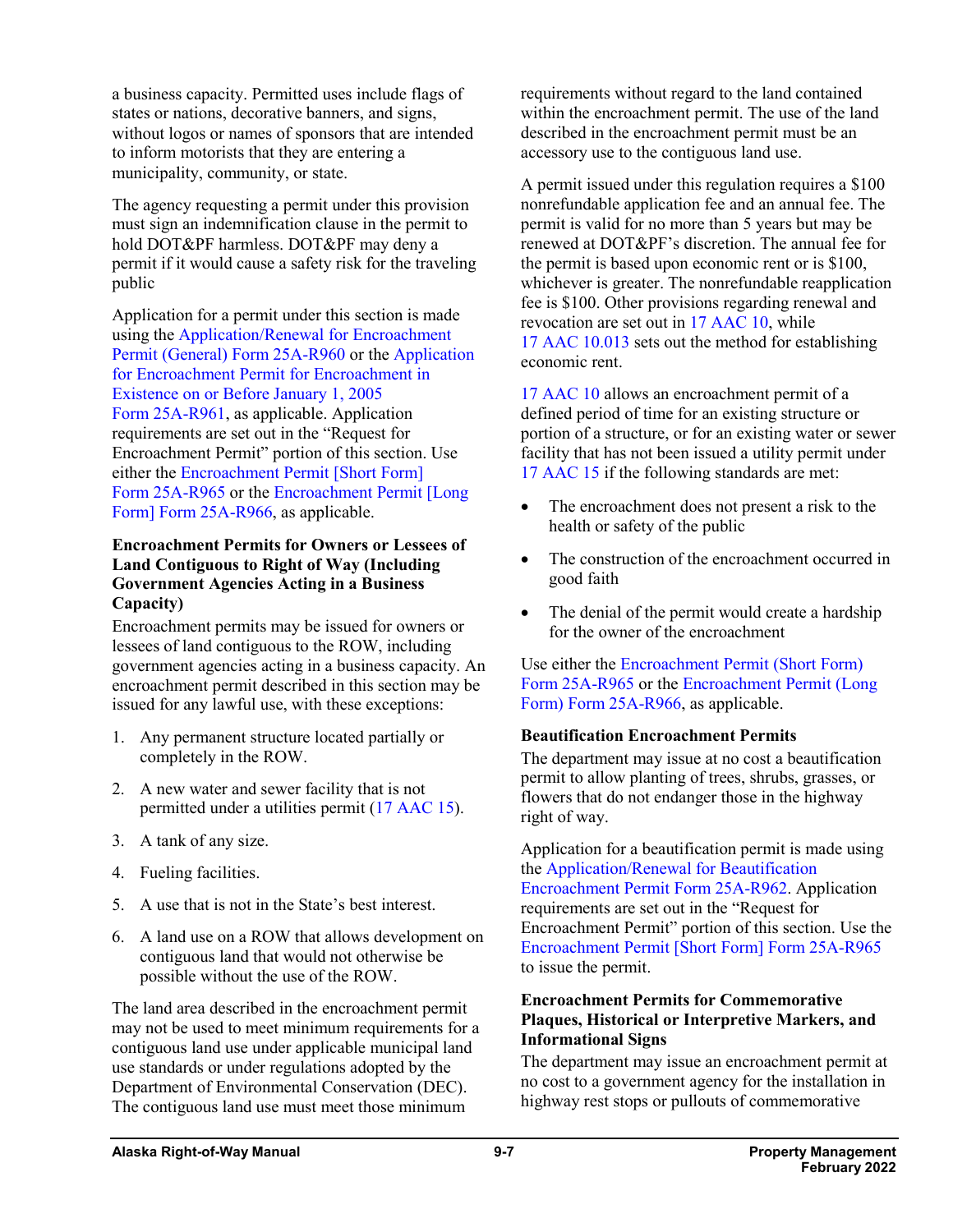plaques, historical or interpretive markers, and informational signs. The plaques, markers, and signs may be permitted only if they cannot be read from the highway.

Application for a permit under this section is made using the [Application/Renewal for Encroachment](http://www.dot.state.ak.us/stwddes/dcsrow/assets/pdf/forms/25ar960.pdf)  [Permit \(General\) Form](http://www.dot.state.ak.us/stwddes/dcsrow/assets/pdf/forms/25ar960.pdf) 25A-R960. Application requirements are set out in the "Request for Encroachment Permit" portion of this section. Use the [Encroachment Permit \[Short Form\] Form](http://www.dot.state.ak.us/stwddes/dcsrow/assets/pdf/forms/25ar965.pdf) 25A-R965 to issue the permit.

#### **Encroachment Permits for Advertising on Bus Benches, Bus Shelters, and Adjacent Trash Receptacles**

An encroachment permit is required for advertising on bus benches, bus shelters, and adjacent trash receptacles under 17 AAC [20.005.](http://www.akleg.gov/basis/aac.asp#17.20.005) (See AS [19.25.105](http://www.akleg.gov/basis/statutes.asp#19.25.105) (d)(1), which requires a permit issued under AS [19.25.200,](http://www.akleg.gov/basis/statutes.asp#19.25.200) encroachment permits.) A request for proposal process is required to select a permittee (17 AAC [20.005](http://www.akleg.gov/basis/aac.asp#17.20.005) (c)). A permit may be issued at no cost to a nonprofit corporation under 17 AAC [20.005](http://www.akleg.gov/basis/aac.asp#17.20.005) (e).

Application for a permit described in this section is made using the [Application/Renewal for](http://www.dot.state.ak.us/stwddes/dcsrow/assets/pdf/forms/25ar964.pdf)  [Encroachment Permit for Advertising on Bus](http://www.dot.state.ak.us/stwddes/dcsrow/assets/pdf/forms/25ar964.pdf)  [Benches, Bus Shelters, Trash Receptacles](http://www.dot.state.ak.us/stwddes/dcsrow/assets/pdf/forms/25ar964.pdf)  Form [25A-R964.](http://www.dot.state.ak.us/stwddes/dcsrow/assets/pdf/forms/25ar964.pdf) Application requirements are set out in the "Request for Encroachment Permit" portion of this section. Use the [Encroachment Permit \[Short](http://www.dot.state.ak.us/stwddes/dcsrow/assets/pdf/forms/25ar965.pdf)  [Form\] Form](http://www.dot.state.ak.us/stwddes/dcsrow/assets/pdf/forms/25ar965.pdf) 25A-R965 to issue the permit.

### **Request for Encroachment Permit**

A request for an encroachment permit or for the renewal of such an encroachment permit, must include the fee, if any, required by 17 [AAC](http://www.akleg.gov/basis/aac.asp#17.10) 10, or by AS [19.25.200](http://www.akleg.gov/basis/statutes.asp#19.25.200) (d) for an encroachment in existence on or before January 1, 2005, as applicable. The initial request must also be accompanied by an [Application/Renewal for Encroachment Permit](http://www.dot.state.ak.us/stwddes/dcsrow/assets/pdf/forms/25ar960.pdf)  [\(General\) Form](http://www.dot.state.ak.us/stwddes/dcsrow/assets/pdf/forms/25ar960.pdf) 25A-R960, an [Application for](http://www.dot.state.ak.us/stwddes/dcsrow/assets/pdf/forms/25ar961.pdf)  [Encroachment Permit for Encroachment in Existence](http://www.dot.state.ak.us/stwddes/dcsrow/assets/pdf/forms/25ar961.pdf)  [on or Before January](http://www.dot.state.ak.us/stwddes/dcsrow/assets/pdf/forms/25ar961.pdf) 1, 2005 Form 25A-R961, an [Application/Renewal for Beautification Encroachment](http://www.dot.state.ak.us/stwddes/dcsrow/assets/pdf/forms/25ar962.pdf)  [Permit Form](http://www.dot.state.ak.us/stwddes/dcsrow/assets/pdf/forms/25ar962.pdf) 25A-R962, or an Application/Renewal for [Encroachment Permit for Advertising on Bus](http://www.dot.state.ak.us/stwddes/dcsrow/assets/pdf/forms/25ar964.pdf)  [Benches, Bus Shelters, Trash Receptacles](http://www.dot.state.ak.us/stwddes/dcsrow/assets/pdf/forms/25ar964.pdf)  Form [25A-R964.](http://www.dot.state.ak.us/stwddes/dcsrow/assets/pdf/forms/25ar964.pdf)

For a general encroachment permit, the Regional ROW Chief may require the applicant to furnish

drawings stamped by a professional engineer registered in Alaska.

Upon receipt of a request, the Regional ROW Chief will assign the request to a ROW Agent who will be responsible for processing the application.

The agent first determines whether the encroachment was in existence on or before January 1, 2005, or is a new encroachment. If the encroachment existed on or before January 1, 2005, in addition to determining whether the encroachment meets the standards in Sec. 9.6.2, the agent must also determine whether (1) the applicant has demonstrated that the encroachment was erected with the good faith belief that it was lawful to erect and maintain the encroachment in its location and (2) denial of the encroachment permit would pose a hardship on the applicant.

If the agent determines that the encroachment fails to meet any applicable standard, the agent will sign a statement to that effect and attach it to the application and notify the applicant.

If the agent determines that the encroachment meets all applicable standards, the agent will circulate the request to pertinent regional sections for comments. After receiving comments from the reviewers, the agent will complete the [Encroachment Permit](http://www.dot.state.ak.us/stwddes/dcsrow/assets/pdf/forms/25ar957.pdf)  [Processing Checklist Form](http://www.dot.state.ak.us/stwddes/dcsrow/assets/pdf/forms/25ar957.pdf) 25A-R957 and attach it to the region's copy of the permit application, together with [Encroachment/Beautification Permit Comment](http://www.dot.state.ak.us/stwddes/dcsrow/assets/pdf/forms/25ar968.pdf)  [Sheet Form](http://www.dot.state.ak.us/stwddes/dcsrow/assets/pdf/forms/25ar968.pdf) 25A-R968. A permit issued under this section will use either the Encroachment Permit [Short] [Form\] Form](http://www.dot.state.ak.us/stwddes/dcsrow/assets/pdf/forms/25ar965.pdf) 25A-R965 or the [Encroachment Permit](http://www.dot.state.ak.us/stwddes/dcsrow/assets/pdf/forms/25ar966.pdf)  [\(Long Form](http://www.dot.state.ak.us/stwddes/dcsrow/assets/pdf/forms/25ar966.pdf) 25A-R966, as applicable.

The term of a permit, including any renewal, may not exceed the limits set in 17 [AAC](http://www.legis.state.ak.us/basis/aac.asp#17.10) 10 provided that a permittee under that subsection must pay a fee based upon economic rent established under 17 AAC [10.013,](http://www.akleg.gov/basis/aac.asp#17.10.013) or \$100 annually, whichever is greater, for use of the land.

17 AAC [10.013](http://www.akleg.gov/basis/aac.asp#17.20.013) provides: "For purposes of 17 [AAC](http://www.akleg.gov/basis/aac.asp#17.10) 10, the department will establish economic rent for a right of way held in fee simple by the use of commonly accepted real estate appraisal techniques. For rights of way held as easements, the consideration for the issuance of the permit is 90% of the economic rent established under this section for a right of way held in fee simple. A permittee shall reimburse the department for appraisal costs incurred to determine economic rent."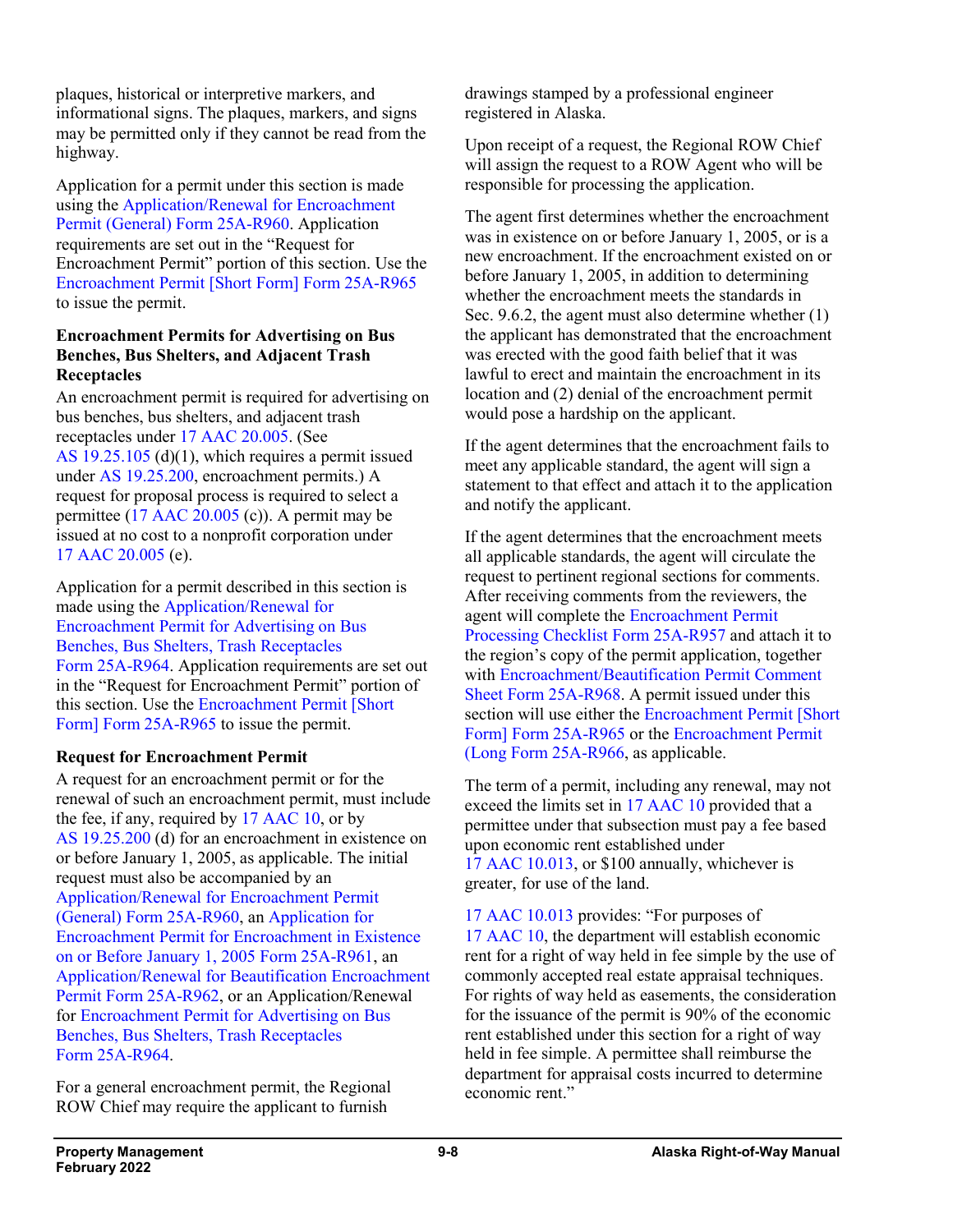#### **Public Notice of Proposed Encroachment Permit**

If the issuance of an encroachment permit might be controversial, or if DOT&PF determines that public notice would be beneficial to the adjudication process, issue a public notice as explained in Sec. 9.4.1. The applicant is responsible for the cost of this notice.

#### **Expiration or Revocation of Encroachment Permit**

DOT&PF may revoke an encroachment permit as provided in 17 [AAC](http://www.akleg.gov/basis/aac.asp#17.10) 10. When a permit expires or is revoked, the permittee is responsible for the cost of removing improvements unless the permit provides otherwise (see 17 AAC [10.015\)](http://www.legis.state.ak.us/basis/aac.asp#17.10.015).

If an encroachment is destroyed, the associated encroachment permit is extinguished. Any subsequent encroachment would require a new application.

#### **Request for Federal Highway Administration Approval**

Any use of Federal-aid highway ROW other than the rental described in Sec. 9.6.1 must be approved by FHWA, unless otherwise noted by the Stewardship and Oversight Agreement. The Regional ROW Chief sends the request for approval to the FHWA Division Office. It must include the following information, using the [Encroachment/Beautification Permit FHWA](http://www.dot.state.ak.us/stwddes/dcsrow/assets/pdf/forms/25ar967.pdf)  [Checklist Form](http://www.dot.state.ak.us/stwddes/dcsrow/assets/pdf/forms/25ar967.pdf) 25A-R967:

- 1. An indication as to whether the encroachment was in existence on or before January 1, 2005, or is a new encroachment.
- 2. A copy of the letter and application requesting use of ROW.
- 3. A project plan showing the Federal-aid project number and/or other map locating the proposed areas.
- 4. A scale drawing of the proposed activity and/or pictures of the area.
- 5. The distance the permitted area will be from the traveled way.
- 6. If the activity includes a supporting structure, information regarding whether the clear zone and site distance were considered.
- 7. Zoning information (if applicable), including a brief description of the allowed uses for the adjacent property.
- 8. An analysis of why the permitted activities must be in the ROW, rather than on adjacent property.
- 9. An analysis of why the encroachment permit should be granted rather than reducing the ROW.
- 10. A copy of the comments received from circulating the request to the various DOT&PF sections,.
- 11. A copy of the agent's findings regarding the application [\(Encroachment Permit Processing](http://www.dot.state.ak.us/stwddes/dcsrow/assets/pdf/forms/25ar957.pdf)  [Checklist Form](http://www.dot.state.ak.us/stwddes/dcsrow/assets/pdf/forms/25ar957.pdf) 25A-R957).
- 12. Pertinent correspondence between the applicant and DOT&PF.
- 13. A copy of the draft permit, containing the Federalaid project number, that has been signed or that has the written concurrence of the regional environmental analyst.
- 14. A copy of the public notice advertisement, if applicable.
- 15. Any additional pertinent information available.

#### **Revenue Coding for Encroachment Permits**

Encroachment permit fees are collected under the Statutory Designated Program Receipts OMB Fund Code 1108 - Statutory Designated Program Receipts  $(AS\ 37.05.146\ (b)(3))$  $(AS\ 37.05.146\ (b)(3))$  $(AS\ 37.05.146\ (b)(3))$ . These funds are appropriated by the legislature for highway-related activities within the ROW Section. The Statutory Designated Program Receipts revenue is receive and expend authority for each region to meet property management responsibilities.

Code the revenues to the accounts shown below. Expenses for highway-related activities are offset by revenues. Expenditures and revenues related to these activities are collected by the Statewide Right-of-Way Chief and submitted periodically to FHWA. Authorized activities include management of highway-related activities such as appraisals, negotiations, and management of permits and lease agreements.

See Sec. 2.9.7 for procedures for revenue from land acquired with Federal funding, showing that the funding is used for [Title](http://uscode.house.gov/view.xhtml?path=/prelim@title23&edition=prelim) 23 projects.

See regional Pre-Audit staff for revenue coding.

### **9.6.3. Other Permitted Uses**

### **Driveways and Approach Roads**

If a person wants to place a driveway or approach road within the State ROW, the law requires that person to obtain a permit from DOT&PF under 17 [AAC](http://www.legis.state.ak.us/basis/aac.asp#17.10) 10, after submitting the [Application to](http://www.dot.state.ak.us/stwddes/dcsrow/assets/pdf/forms/25ar969.pdf)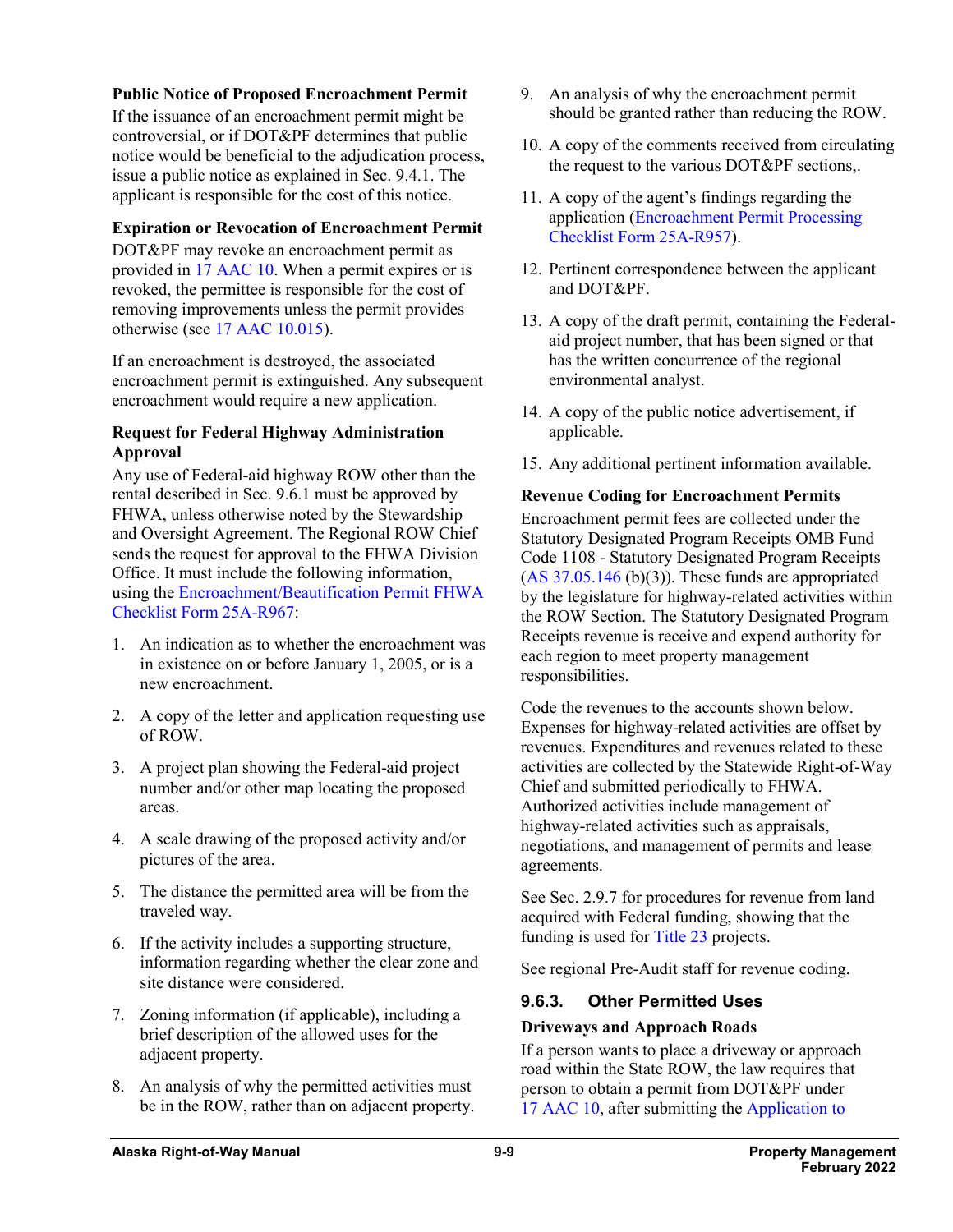[Construct and Maintain a Driveway or an Approach](http://www.dot.state.ak.us/stwddes/dcsrow/assets/pdf/forms/25ar969.pdf)  [Road on Highway Right of Way Form](http://www.dot.state.ak.us/stwddes/dcsrow/assets/pdf/forms/25ar969.pdf) 25A-R969. The person must submit the application to the regional office, which issues the permit, if appropriate. A [Permit to Construct and Maintain a Driveway or an](http://www.dot.state.ak.us/stwddes/dcsrow/assets/pdf/forms/25ar970.pdf)  [Approach Road on Highway Right of Way](http://www.dot.state.ak.us/stwddes/dcsrow/assets/pdf/forms/25ar970.pdf) Form [25A-R970](http://www.dot.state.ak.us/stwddes/dcsrow/assets/pdf/forms/25ar970.pdf) allows the construction, continued presence, and maintenance of the driveway within the ROW. (See Sec. 1190 of the *[Alaska Pre-Construction](http://www.dot.state.ak.us/stwddes/dcsprecon/preconmanual.shtml)  [Manual](http://www.dot.state.ak.us/stwddes/dcsprecon/preconmanual.shtml)*.)

DOT&PF may grant approval of an existing nonpermitted driveway or approach road encountered during a construction project by issuing a permit or by depicting it on a construction as-built plan, if the driveway or approach road meets current standards. If it does not meet those standards, notify the property owner of the need to bring the driveway or approach road up to standards and to apply for a permit under 17 [AAC](http://www.akleg.gov/basis/aac.asp#17.10) 10. A property owner who wants to change an existing driveway or approach road must obtain a permit under 17 [AAC](http://www.akleg.gov/basis/aac.asp#17.10) 10.

Applicants must provide traffic control in accordance with the directions on DOT&PF's driveway permit Web site: [http://dot.alaska.gov/permits/index.shtml.](http://dot.alaska.gov/permits/index.shtml)

Instructions for coding revenue from permit fees can be found in Sec. 9.6.2, "Revenue Coding for Encroachment Permits."

#### **Temporary Uses of Right of Way**

Encroachment permits for temporary use of the ROW include:

Highway Events Permits -- issued under 17 AAC [20.015](http://www.legis.state.ak.us/basis/aac.asp#17.20.015) for events such as a race, athletic contest, or similar event that require use of a highway ROW. Use [Highway Event Application](http://www.dot.state.ak.us/stwddes/dcsrow/assets/pdf/forms/25ar971.pdf) Form [25A-R971.](http://www.dot.state.ak.us/stwddes/dcsrow/assets/pdf/forms/25ar971.pdf) The permit is issued using [Highway](http://www.dot.state.ak.us/stwddes/dcsrow/assets/pdf/forms/25ar972.pdf)  [Event Permit Form](http://www.dot.state.ak.us/stwddes/dcsrow/assets/pdf/forms/25ar972.pdf) 25A-R972.

Lane Closure Permits -- issued under 17 AAC [20.017](http://www.legis.state.ak.us/basis/aac.asp#17.20.017) for access to, or construction and maintenance activities related to, physically contiguous land during the construction, alteration, or maintenance of improvements, or to allow access to utility facilities for which a permit has been issued under 17 [AAC](http://www.legis.state.ak.us/basis/aac.asp#17.15) 15. Use [Lane Closure Application Form](http://www.dot.state.ak.us/stwddes/dcsrow/assets/pdf/forms/25ar973.pdf) 25A-R973. The permit is issued using [Lane Closure Permit](http://www.dot.state.ak.us/stwddes/dcsrow/assets/pdf/forms/25ar974.pdf)  Form [25A-R974.](http://www.dot.state.ak.us/stwddes/dcsrow/assets/pdf/forms/25ar974.pdf)

Special Use Permits - issued for activities that require entering onto a highway ROW for a temporary, shortterm period, but that do not require lane closure, such as geotechnical investigations, monitoring wells, tree clearing or other activity not related to State projects outside the clear zone. Use [Application for Temporary](http://www.dot.state.ak.us/stwddes/dcsrow/assets/pdf/forms/25ar975.pdf)  [Construction Permit Form](http://www.dot.state.ak.us/stwddes/dcsrow/assets/pdf/forms/25ar975.pdf) 25A-R975 and [Temporary](http://www.dot.state.ak.us/stwddes/dcsrow/assets/pdf/forms/25ar976.pdf)  [Construction Permit Form \(Property Management\)](http://www.dot.state.ak.us/stwddes/dcsrow/assets/pdf/forms/25ar976.pdf)  Form [25A-R976.](http://www.dot.state.ak.us/stwddes/dcsrow/assets/pdf/forms/25ar976.pdf)

#### **Utilities and Mailboxes**

Utility permits are issued under 17 AAC [15.011.](http://www.akleg.gov/basis/aac.asp#17.15.011) Mail and newspaper boxes within the ROW are not considered encroachments, but must be installed according to current U.S. Post Office and DOT&PF design standards.

### **9.7. Highway Signs for the Traveling Public**

Alaska law dealing with highway signs for the traveling public, including outdoor advertising, is set out in [AS](http://www.akleg.gov/basis/statutes.asp#19) 19, 17 [AAC](http://www.akleg.gov/basis/aac.asp#17.20) 20, and in 17 [AAC](http://www.akleg.gov/basis/aac.asp#17.60) 60.

In Alaska, outdoor advertising is very restricted. The only signs that are permitted in the ROW and along the traveled way are the following:

- those described in the statutes, regulations, and documents adopted by reference in the regulations, including the *[Alaska Traffic Manual](http://www.dot.state.ak.us/stwddes/dcstraffic/resources.shtml#collapseTraffic)*; and
- those approved by the State Traffic Engineer - these signs are not considered outdoor advertising.

The authority listed below for issuing sign permits resides in the ROW section in each regional office. Application forms must be completed, signed and submitted to the appropriate regional DOT&PF office by mail, fax or in person at

[\(http://www.dot.state.ak.us/stwddes/permits/](http://www.dot.state.ak.us/stwddes/permits/)). FHWA approval is not required.

Regulatory information is available regarding the following:

- Memorial Sign Program at 17 AAC [08.005](http://www.akleg.gov/basis/aac.asp#17.08.005) - 17 AAC [08.055;](http://www.akleg.gov/basis/aac.asp#17.08.055)
- Tourist-oriented Directional Sign Program at 17 AAC [60.001](http://www.akleg.gov/basis/aac.asp#17.60.001) - 17 AAC [60.020;](http://www.akleg.gov/basis/aac.asp#17.60.020)
- Logo Sign Program at 17 AAC [60.101](http://www.akleg.gov/basis/aac.asp#17.60.101) - 17 AAC [60.120;](http://www.akleg.gov/basis/aac.asp#17.60.120)
- Recreational and Cultural Interest Area Sign Program at 17 AAC [60.201](http://www.akleg.gov/basis/aac.asp#17.60.201) - 17 AAC [60.215;](http://www.akleg.gov/basis/aac.asp#17.60.215)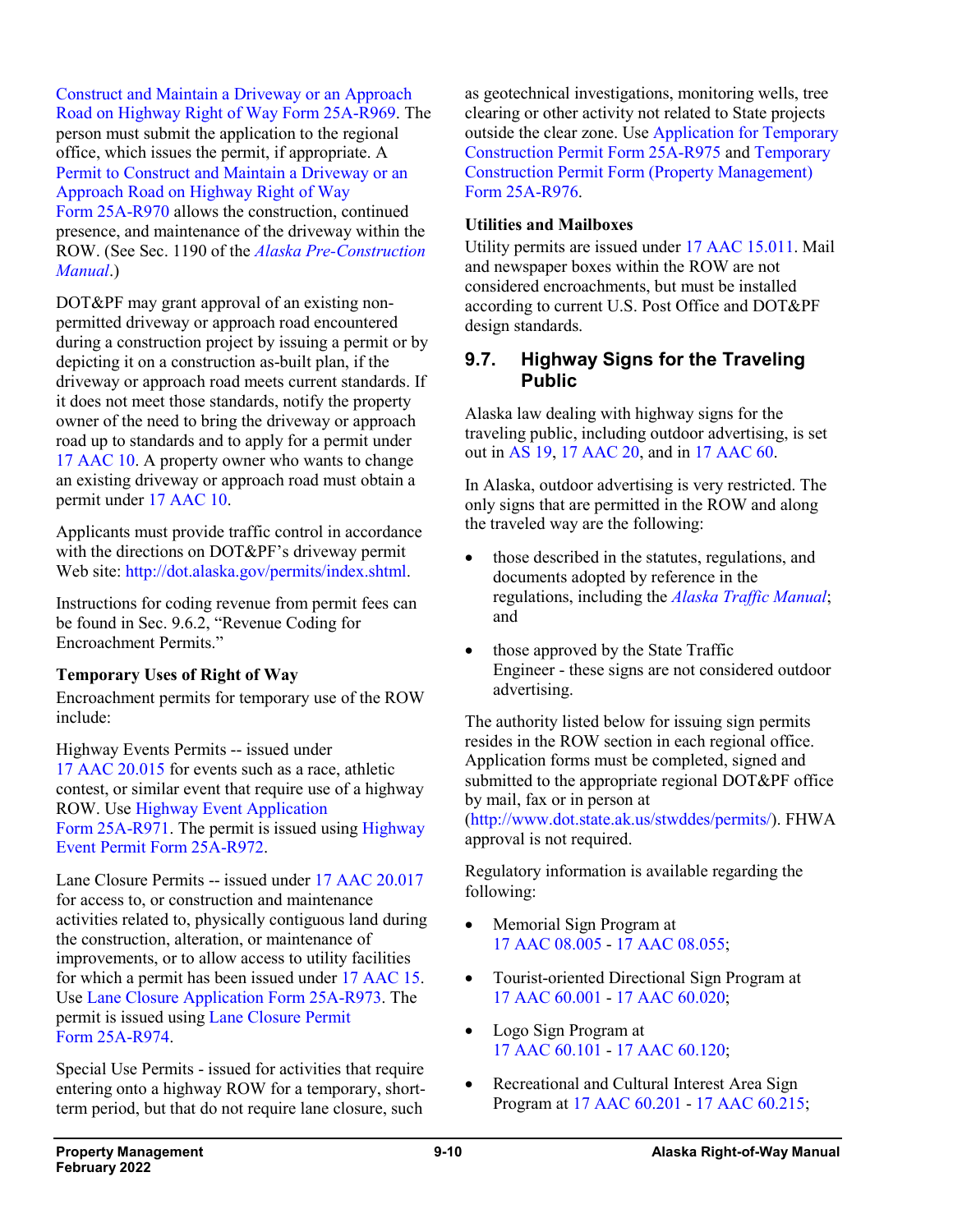- Traveler Information Kiosk Program at 17 AAC [60.401](http://www.akleg.gov/basis/aac.asp#17.60.401) - 17 AAC [60.420;](http://www.akleg.gov/basis/aac.asp#17.60.420)
- standards for manufacture, installation, maintenance, and removal of signs at 17 AAC [60.905;](http://www.akleg.gov/basis/aac.asp#17.60.905)
- requirements regarding sign contractors at 17 AAC [60.910;](http://www.legis.state.ak.us/basis/aac.asp#17.60.910)
- designs and specifications for tourist signs at 17 AAC [60.915;](http://www.legis.state.ak.us/basis/aac.asp#17.60.915)
- symbols at 17 AAC [60.920;](http://www.legis.state.ak.us/basis/aac.asp#17.60.920)
- sign permit duration and renewal at 17 AAC [60.925;](http://www.legis.state.ak.us/basis/aac.asp#17.60.925)
- permits for existing signs at 17 AAC [60.930;](http://www.akleg.gov/basis/aac.asp#17.60.930)
- permit transfers at 17 AAC [60.935;](http://www.legis.state.ak.us/basis/aac.asp#17.60.935)
- one sign permit per activity at 17 AAC [60.940;](http://www.legis.state.ak.us/basis/aac.asp#17.60.940)
- more restrictive local controls at 17 AAC [60.945;](http://www.legis.state.ak.us/basis/aac.asp#17.60.945)
- standards for signs relating to gas, food, lodging, and camping activities at 17 AAC [60.950;](http://www.legis.state.ak.us/basis/aac.asp#17.60.950)
- sign permit issuance and sign relocation at 17 AAC [60.955;](http://www.legis.state.ak.us/basis/aac.asp#17.60.955)
- two signs per permit at 17 AAC [60.957;](http://www.legis.state.ak.us/basis/aac.asp#17.60.957)
- violations at 17 AAC [60.960;](http://www.legis.state.ak.us/basis/aac.asp#17.60.960)
- definitions used in the regulations at 17 AAC [60.995.](http://www.legis.state.ak.us/basis/aac.asp#17.60.995)

#### **9.7.1. General Eligibility Requirements for Businesses**

The general eligibility requirements for placement of signs and sign design standards are contained in referenced statutes and regulations and in the *[Alaska](http://www.dot.state.ak.us/stwddes/dcstraffic/resources.shtml#collapseTraffic)  [Traffic Manual](http://www.dot.state.ak.us/stwddes/dcstraffic/resources.shtml#collapseTraffic)* [which consists of the Manual of Uniform Traffic Control Devices (MUTCD) and the Alaska Supplement to the MUTCD (ATM)]. To be eligible, a business must be in compliance with all applicable Federal, State, and local laws. Fees and other requirements for signs are set out in 17 AAC 60 (see list of specific regulations above) and the statutes underlying those regulations.

#### **Disapproved Applications**

The applicant may appeal the denial of a permit in accordance with 17 AAC [10.950.](http://www.legis.state.ak.us/basis/aac.asp#17.10.950) If DOT&PF denies an application for a specific reason that is considered

correctable with modification, the Regional ROW Chief will advise the applicant of the necessary modifications.

## **9.8. Outdoor Advertising Control**

The statutes dealing with outdoor advertising are set out at [AS](http://www.akleg.gov/basis/statutes.asp#19) 19, and the regulations are set out at 17 [AAC](http://www.akleg.gov/basis/aac.asp#17.20) 20. The statutes prohibit all outdoor advertising that is within 660 feet of the nearest edge of the ROW and that is visible from the main-traveled way of an interstate, primary, or secondary highway, except as otherwise provided in AS [19.25.105](http://www.akleg.gov/basis/statutes.asp#19.25.105) (Sec. 9.1). Except for information posted on traveler information kiosks this prohibition also applies to highway rest stops and pullouts on the State highway system.

Regulatory information is available regarding the following:

- management of permissible outdoor advertising at 17 AAC [20.005](http://www.akleg.gov/basis/aac.asp#17.20.005) (including signs advertising an event or activity, signs advertising the sale or lease of a site, and advertising on bus benches, bus shelters, and adjacent trash receptacles);
- highway designation at 17 AAC [20.011;](http://www.akleg.gov/basis/aac.asp#17.20.011)
- removal of outdoor advertising located in highway rights of way at 17 AAC [20.012;](http://www.akleg.gov/basis/aac.asp#17.20.012) and
- removal of outdoor advertising located outside highway rights of way at 17 AAC [20.013.](http://www.akleg.gov/basis/aac.asp#17.20.013)

### **9.8.1. Outdoor Advertising Control**

Outdoor advertising along the interstate, primary, and secondary routes must be controlled. (See Sec. 9.1.) Effective control is accomplished as follows:

- conduct a periodic inspection of all routes to ensure an updated inventory;
- maintain ongoing surveillance by ROW personnel, with the cooperation of maintenance personnel;
- implement an illegal sign removal program; and
- prepare a report on signs.

### **9.8.2. Removal of Illegal Signs**

All illegal signs are subject to prompt removal. Except as provided in 17 AAC [20.012,](http://www.legis.state.ak.us/basis/aac.asp#17.20.012) when a sign is determined to be illegal, the regional office must give notice to the owner as required by AS [19.25.150.](http://www.akleg.gov/basis/statutes.asp#19.25.150) In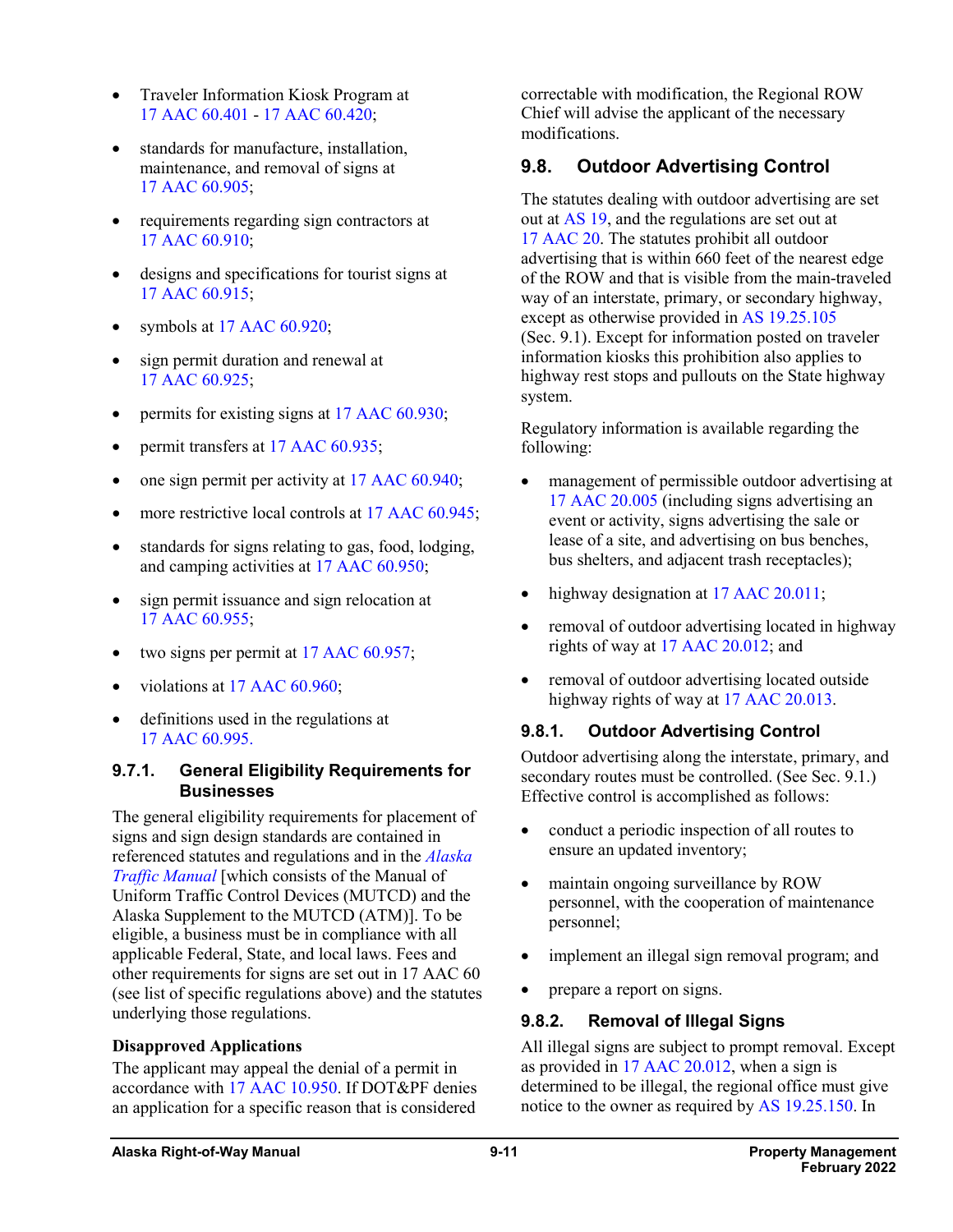addition, DOT&PF recommends personal contact with the owner, in company with the maintenance station foreman, as necessary, to explain why the sign is illegal.

If the sign is not removed by the owner within 30 days, DOT&PF may remove it and bill the owner for costs incurred as authorized under [AS](http://www.akleg.gov/basis/statutes.asp#19) 19 and 17 AAC [20.012](http://www.akleg.gov/basis/aac.asp#17.20.012) and 17 AAC [20.013.](http://www.akleg.gov/basis/aac.asp#17.20.012) Removal operations will be coordinated, as necessary, with the regional maintenance superintendent.

If removed by DOT&PF, the signs must be stored at the nearest maintenance station for 30 days and then disposed of. Property management personnel must affix the date of removal to the sign in a nondestructive manner. The owner may reclaim the sign within the 30 days upon payment of removal and storage costs.

## **9.9. Junkyard Control**

Junkyards (see 23 CFR [751.7\)](http://www.ecfr.gov/cgi-bin/text-idx?SID=2e81609f183b8e835574d96d898f9e95&mc=true&node=pt23.1.751&rgn=div5) located within 1,000 feet of the nearest edge of the ROW of interstate, primary, or secondary highways (see Sec. 9.1) are illegal except as otherwise provided in AS 19. Effective control is accomplished as follows:

- conduct a periodic inspection of all routes to ensure an updated inventory;
- maintain ongoing surveillance by ROW personnel, with the cooperation of maintenance personnel;
- implement an illegal junkyard removal or screening program; and
- prepare reports on junkyards, using the Junkyard [Control Report Form](http://www.dot.state.ak.us/stwddes/dcsrow/assets/pdf/forms/25ar990.pdf) 25A-R990.

### **9.9.1. Inventory**

The Property Management Unit must make a complete inventory of all illegal junkyards and keep it current. For each junkyard appearing on the inventory, a completed [Junkyard Control Report](http://www.dot.state.ak.us/stwddes/dcsrow/assets/pdf/forms/25ar990.pdf)  Form [25A-R990](http://www.dot.state.ak.us/stwddes/dcsrow/assets/pdf/forms/25ar990.pdf) must be on file in the appropriate regional office.

### **9.9.2. Junkyard Screening**

Screening, as required by AS 19, means the use of any vegetative planting, fencing, ornamental wall of masonry, or other architectural treatment, earthen embankment, or a combination of these that renders

invisible any deposit of junk from the main traveled way.

After the screen is established, the junk must not be stacked high enough to be visible above the screen. No junk may be placed outside of the screened areas.

The screening must be located on the owner's land and not on any part of the highway ROW. Screening must be located so it is not hazardous to the traveling public.

The construction of screening must be uniform, not a patchwork type of construction. Acceptable fencing materials for screening include fences of steel or other metals, durable woods, or other woods treated with a preservative or walls of masonry.

Screening must be painted where the composition is such that painting is required. The paint used must be of a color that blends into the environs of the highway ROW.

Screening must be designed and constructed to withstand adverse wind pressures. It must have gates that are kept closed except for ingress and egress of moving vehicles, or gateways that screen the junk and operation from the highway user at all times.

Acceptable planting materials for screening include shrubs, trees, flowering plants, and foliage. Plant material is subject to the following standards:

- should be native to the area and long lived;
- should provide for landscaping that is relatively maintenance free;
- can provide a living screen that may be used in conjunction with a fence or wall; and
- must be watered, cultivated, or mulched and given any required maintenance including spraying for insect control, to keep the planting material healthy.

The owner must remove dead plant material immediately and replace it during the next spring or fall planting season. The replacement plants must be at least as large as the initial planting.

The owner may consider earthen embankments for screening such as berms or mounds. After grading, the owner must landscape the area to maintain a natural environmental appearance.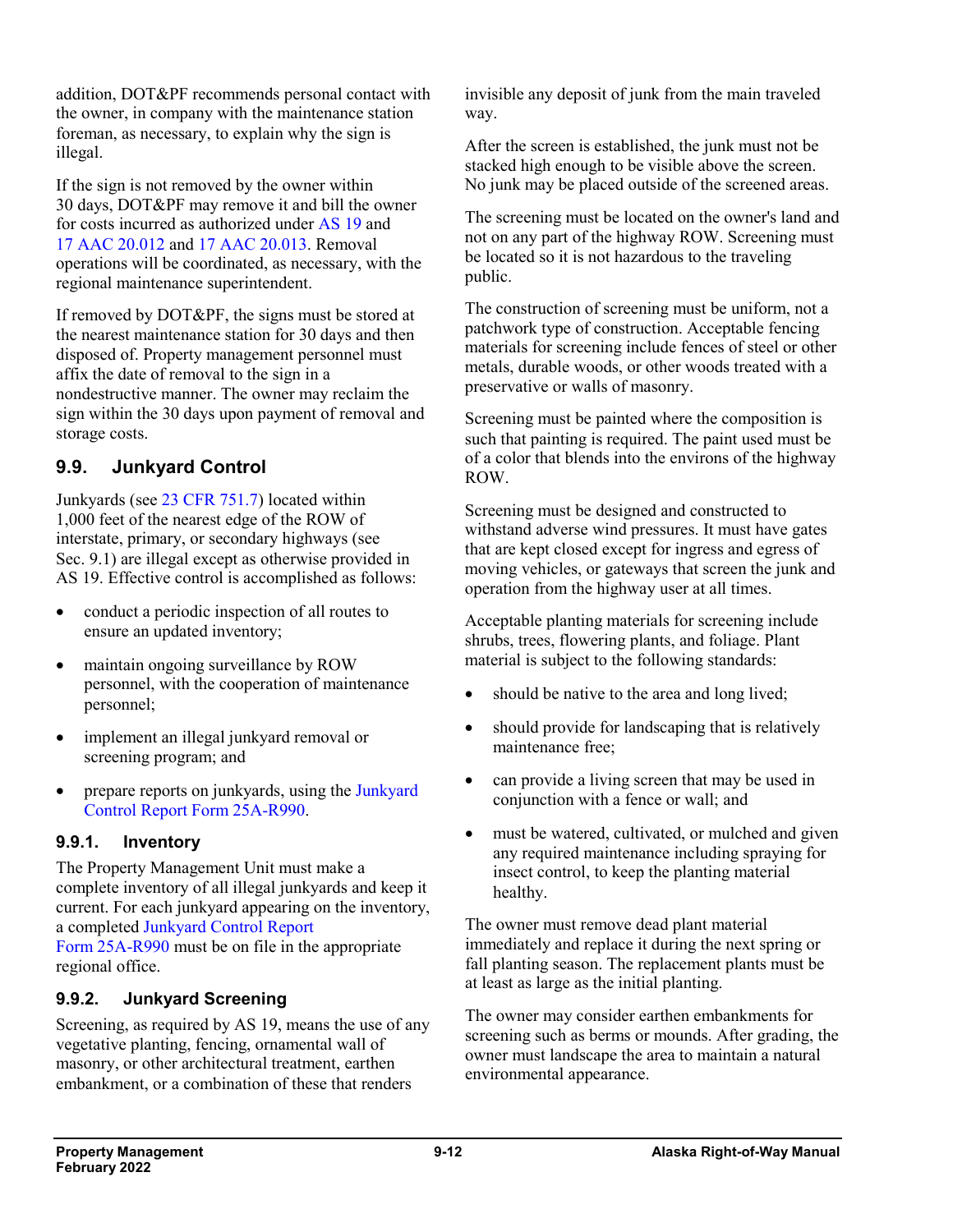Embankments may be used in conjunction with fences and plant materials.

### **9.10. Excess Land Management and Disposal**

The procedure for a land interest disposal depends upon the authority by which it was created. In terms of Federal highway rights of way, a disposal means the sale of real property or rights therein; including access or air rights, when no longer needed for highway right of way or other uses eligible for funding under Title [23 of the United States Code.](http://uscode.house.gov/view.xhtml?path=/prelim@title23&edition=prelim) [23 CFR [710.105](https://www.ecfr.gov/cgi-bin/text-idx?SID=86bdd2c46851794acc20f97698699765&mc=true&node=se23.1.710_1105&rgn=div8) (b)] Federal & State Statutes and

regulations governing disposals of land interests are set out in:

- interests acquired under Title 2 Aeronautics: AS [02.15.070.](http://www.akleg.gov/basis/statutes.asp#02.15.070) Acquisition and disposal of property (see Ch. 10);
- interests acquired under Title 19 Highways and Ferries authority: AS [19.05.070.](http://www.akleg.gov/basis/statutes.asp#19.05.070) Vacating and disposing of land and rights in land; 17 AAC [10.100](http://www.akleg.gov/basis/aac.asp#17.10.100) – 17 AAC [10.130](http://www.akleg.gov/basis/aac.asp#17.10.130) Land Disposal;
- highway rights of way established under Public Land Orders, '47 Act patent reservation and easements by prescription: AS [19.05.070.](http://www.akleg.gov/basis/statutes.asp#19.05.070) Vacating and disposing of land and rights in land; 17 AAC [10.100](http://www.akleg.gov/basis/aac.asp#17.10.100) – 17 AAC [10.130](http://www.akleg.gov/basis/aac.asp#17.10.130) Land Disposal;
- interests acquired under Title 35 Public Works authority: AS [35.20.070](http://www.akleg.gov/basis/statutes.asp#35.20.070) Vacating of Land or Rights in Land;
- interests acquired under Titles 14 and 35 for Schools: AS [14.08.151](http://www.akleg.gov/basis/statutes.asp#14.08.151) (b) - Upon request the responsible department shall convey title to the regional school board;
- interests acquired from the Department of Natural Resources (DNR) under AS [38.05.030](http://www.akleg.gov/basis/statutes.asp#38.05.030) (b) "…shall be returned to the management of the division of lands…";
- interests acquired with [Title](http://uscode.house.gov/view.xhtml?path=/prelim@title23&edition=prelim) 23 USC funds: 23 CFR [710.409;](https://www.ecfr.gov/cgi-bin/retrieveECFR?gp=&SID=5eb1e719267ba4027c5a19c730dbe899&mc=true&n=pt23.1.710&r=PART&ty=HTML#se23.1.710_1409)
- rights of way dedicated under 43 [USC](http://uscode.house.gov/view.xhtml?req=granuleid:USC-prelim-title43-section932&num=0&edition=prelim) 932 (RS 2477 Trails, repealed) - AS [19.30.410](http://www.akleg.gov/basis/statutes.asp#19.30.410) Vacation of rights of way; 11 AAC [51.065](http://www.akleg.gov/basis/aac.asp#11.51.065) Vacation of Easements;
- section-line easements dedicated under 43 [USC](http://uscode.house.gov/view.xhtml?req=granuleid:USC-prelim-title43-section932&num=0&edition=prelim) 932 or AS [19.10.010;](http://www.akleg.gov/basis/statutes.asp#19.10.010) AS [19.30.010](http://www.akleg.gov/basis/statutes.asp#19.30.010) ("If the highway is vacated…); 11 AAC [51.065](http://www.akleg.gov/basis/aac.asp#11.51.065) Vacation of Easements;
- rights of way dedicated under Title 29 Municipal Government: AS [29.40.160.](http://www.akleg.gov/basis/statutes.asp#29.40.160) Title to vacated area and municipal government platting ordinances;
- rights of way dedicated under [Title](http://www.akleg.gov/basis/statutes.asp#38) 38 Public Land: 11 AAC [51.065](http://www.akleg.gov/basis/aac.asp#11.51.065) Vacation of Easements;
- rights of way dedicated under [Title](http://www.akleg.gov/basis/statutes.asp#40) 40 - Subdivisions and Dedications (DNR platting authority in unorganized borough): 11 AAC [51.065](http://www.akleg.gov/basis/aac.asp#11.51.065) Vacation of Easements;
- other State-owned public access easements managed by DNR: 11 AAC [51.065](http://www.akleg.gov/basis/aac.asp#11.51.065) Vacation of Easements;
- changes or disposal (break) of an Access Control line requires FHWA approval according to the Stewardship and Oversight Agreement; and
- transfer of operating ROW (Relinquishment): A relinquishment is defined as the conveyance of a portion of a highway ROW or facility by a State highway agency (SHA) to another Government agency for transportation use. [23 CFR [710.105](https://www.ecfr.gov/cgi-bin/retrieveECFR?gp=&SID=5eb1e719267ba4027c5a19c730dbe899&mc=true&n=pt23.1.710&r=PART&ty=HTML#se23.1.710_1105) (b)] While ownership changes, the land interest remains a highway ROW. A relinquishment is subject to the terms of 23 CFR [620.201-23](https://www.ecfr.gov/cgi-bin/text-idx?SID=5eb1e719267ba4027c5a19c730dbe899&mc=true&node=pt23.1.620&rgn=div5) CFR 620.203 and FHWA approval and/or concurrence according to the Stewardship and Oversight Agreement.

Some excess lands shall be transferred to DNR under AS [41.21.020](http://www.akleg.gov/basis/statutes.asp#41.21.020) (a) when appropriate as park and public recreation lands (see Sec. 9.10.4.)

The land disposal regulations at 17 [AAC](http://www.akleg.gov/basis/aac.asp#17.10) 10 were established to deal with the disposal of "highway" rights of way and do not apply to land interests acquired under [Title](http://www.akleg.gov/basis/statutes.asp#02) 2[, Title](http://www.akleg.gov/basis/statutes.asp#35) 35, RS 2477 trail easements, section line easements, statutory or common law dedications by plat and others.

In certain circumstances where rights of way are layered (i.e. right of way by Public Land Order and plat dedication) the disposal process may require more than one procedure. (i.e. [Commissioner's Deed of](http://www.dot.state.ak.us/stwddes/dcsrow/assets/pdf/forms/25ar997.pdf)  [Vacation Form](http://www.dot.state.ak.us/stwddes/dcsrow/assets/pdf/forms/25ar997.pdf) 25A-R997 and a platting action).

If the land interest is in fee, it must be conveyed to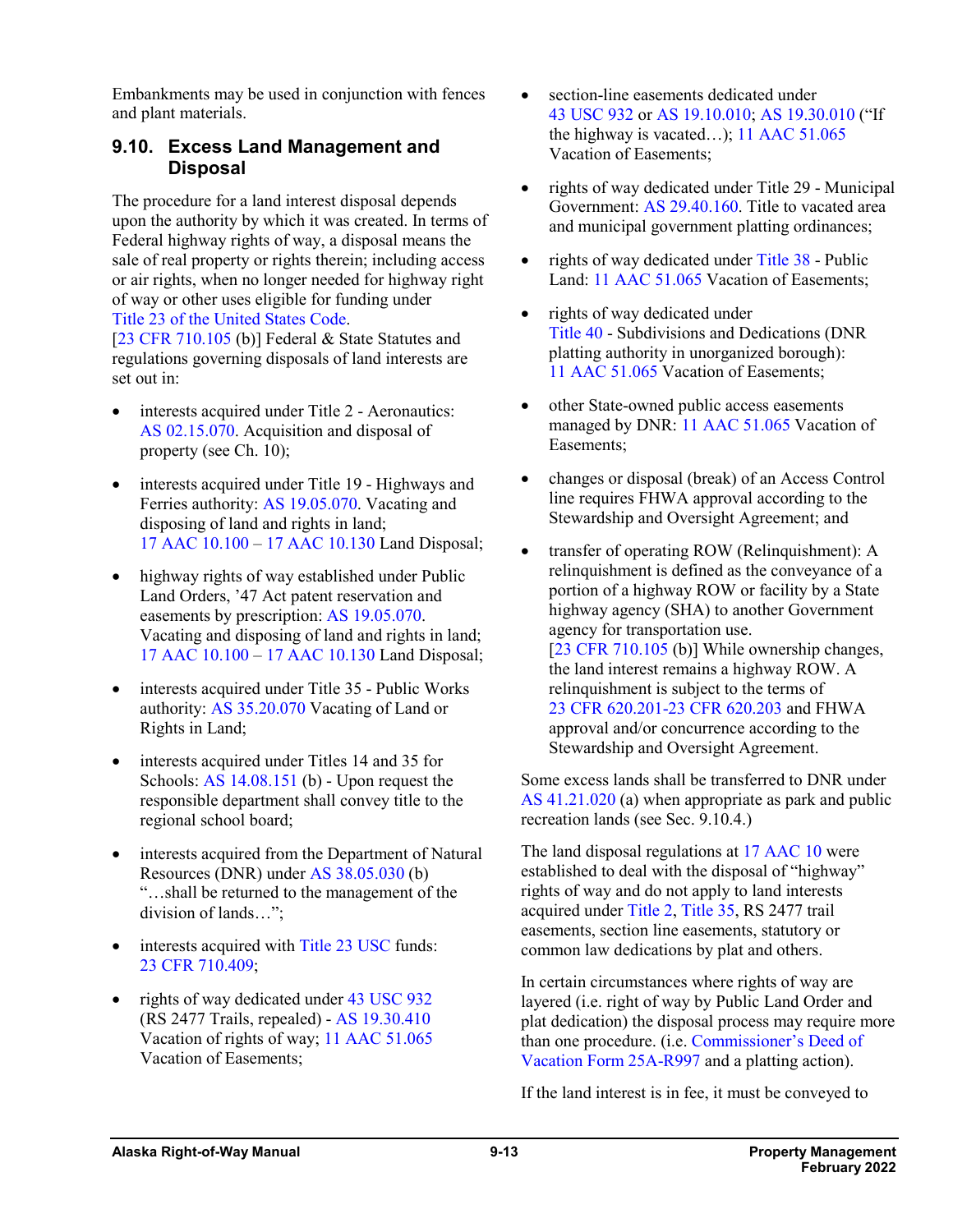another party using a [Commissioner's Quitclaim Deed](http://www.dot.state.ak.us/stwddes/dcsrow/assets/pdf/forms/25ar996.pdf) Form [25A-R996.](http://www.dot.state.ak.us/stwddes/dcsrow/assets/pdf/forms/25ar996.pdf) If the land interest is an easement, the [Commissioner's Deed of Vacation](http://www.dot.state.ak.us/stwddes/dcsrow/assets/pdf/forms/25ar997.pdf)  Form [25A-R997](http://www.dot.state.ak.us/stwddes/dcsrow/assets/pdf/forms/25ar997.pdf) releases the easement returning the unencumbered use of the land to the fee owner.

#### **Public Notice**

Sec. VIII of the [Alaska Constitution](http://ltgov.alaska.gov/services/alaskas-constitution/) requires public notice before the disposal of State-owned land or an interest in State land. Lands returned to DNR do not require public notice as the lands are not leaving State ownership however, public notice in these cases might be warranted if the disposal may be controversial.

#### **Reversion, Abandonment, Non-use and Municipal Authority**

A public easement or less than fee right of way cannot be terminated by apparent abandonment or non-use. An affirmative act, in the form of a [Commissioner's](http://www.dot.state.ak.us/stwddes/dcsrow/assets/pdf/forms/25ar997.pdf)  [Deed of Vacation Form](http://www.dot.state.ak.us/stwddes/dcsrow/assets/pdf/forms/25ar997.pdf) 25A-R997 or [Commissioner's](http://www.dot.state.ak.us/stwddes/dcsrow/assets/pdf/forms/25ar996.pdf)  [Quitclaim Deed Form](http://www.dot.state.ak.us/stwddes/dcsrow/assets/pdf/forms/25ar996.pdf) 25A-R996 is required to release the interest.

A municipal platting authority may not vacate DOT&PF managed rights of ways over the objection of DOT&PF.

- reversions to DNR and Municipality Entitlements under AS [38.05.030;](http://www.akleg.gov/basis/statutes.asp#38.05.030)
- disposal of erroneously acquired real property under 17 AAC [05.020;](http://www.akleg.gov/basis/aac.asp#17.05.020)
- land disposal at 17 [AAC](http://www.akleg.gov/basis/aac.asp#17.10) 10;
- disposal by negotiated sale to an adjoining property owner at 17 AAC [10.105;](http://www.akleg.gov/basis/aac.asp#17.10.105)
- disposal by competitive sale at 17 [AAC](http://www.akleg.gov/basis/aac.asp#17.10) 10;
- disposal through brokers at 17 [AAC](http://www.akleg.gov/basis/aac.asp#17.10) 10;
- land exchanges at 17 [AAC](http://www.akleg.gov/basis/aac.asp#17.10) 10;
- conveyance documents at 17 [AAC](http://www.akleg.gov/basis/aac.asp#17.10) 10;
- land outside of right-of-way limits at 17 [AAC](http://www.akleg.gov/basis/aac.asp#17.10) 10;
- appeals at 17 [AAC](http://www.akleg.gov/basis/aac.asp#17.10) 10; and
- definitions used in the regulations at 17 [AAC](http://www.akleg.gov/basis/aac.asp#17.10) 10.

#### **9.10.1. Inventory and Control**

If property is excess, complete th[e Property](http://www.dot.state.ak.us/stwddes/dcsrow/assets/pdf/forms/25ar995.pdf)  [Management Land Inventory Form](http://www.dot.state.ak.us/stwddes/dcsrow/assets/pdf/forms/25ar995.pdf) 25A-R995. Maintain appropriate land inventory records.

Make periodic inspections throughout the region to determine if any of these properties are excess property that should be disposed of under Sec. 9.10.4. If an inspection reveals that any property is illegally occupied, notify the occupant that they must vacate the property or apply for an encroachment permit.

#### **9.10.2. Requests for Disposal**

When a request for the disposal of excess property is received, the ROW Agent should request the applicant to submit an [Application for Disposal of State Land](http://www.dot.state.ak.us/stwddes/dcsrow/assets/pdf/forms/25ar992.pdf)  [and Relinquishment of Land Interests](http://www.dot.state.ak.us/stwddes/dcsrow/assets/pdf/forms/25ar992.pdf)  Form [25A-R992.](http://www.dot.state.ak.us/stwddes/dcsrow/assets/pdf/forms/25ar992.pdf) When the completed application is received, the Property Manager will start a [Checklist](http://www.dot.state.ak.us/stwddes/dcsrow/assets/pdf/forms/25ar993.pdf)  [for Processing Excess Property Disposal Applications](http://www.dot.state.ak.us/stwddes/dcsrow/assets/pdf/forms/25ar993.pdf)  Form [25A-R993](http://www.dot.state.ak.us/stwddes/dcsrow/assets/pdf/forms/25ar993.pdf) and use the form throughout the process.

#### **9.10.3. Determination of Need**

Before disposal of any property, consult the various sections within the region (Design, Planning, Maintenance, etc.) to ascertain if there is any foreseeable need for the property. If so, consider permitting the non-DOT&PF use of the land rather than disposing of the property. If there is likely to be any adverse effect, permitting may not be allowed.

Consider for permitted uses only those lands that are to be used by DOT&PF in the foreseeable future. Consider all other excess lands for disposal as promptly as possible in accordance with 17 AAC [10.100](http://www.akleg.gov/basis/aac.asp#17.10.100) - 17 AAC [10.130.](http://www.akleg.gov/basis/aac.asp#17.10.130)

#### **9.10.4. Methods of Disposal**

If land or rights in land are excess to DOT&PF's needs, the Regional ROW Chief must determine whether the land has a potential use for parks, conservation, recreation, or a related purpose. If it does, the Regional ROW Chief will notify each appropriate Federal, State, and local agency and the Regional and Statewide Environmental Sections. If no agencies are interested in developing the land for parks, etc., DOT&PF may dispose of the land by one of the following methods, some of which have additional regulatory requirements:

- if the land is being sold, prepare a [Commissioner's Quitclaim Deed](http://www.dot.state.ak.us/stwddes/dcsrow/assets/pdf/forms/25ar996.pdf)  Form [25A-R996;](http://www.dot.state.ak.us/stwddes/dcsrow/assets/pdf/forms/25ar996.pdf)
- if an easement was acquired and the rights are being vacated, prepare a [Commissioner's Deed of](http://www.dot.state.ak.us/stwddes/dcsrow/pop_rowmanual.shtml)  [Vacation \(Form](http://www.dot.state.ak.us/stwddes/dcsrow/pop_rowmanual.shtml) 25A-R 997);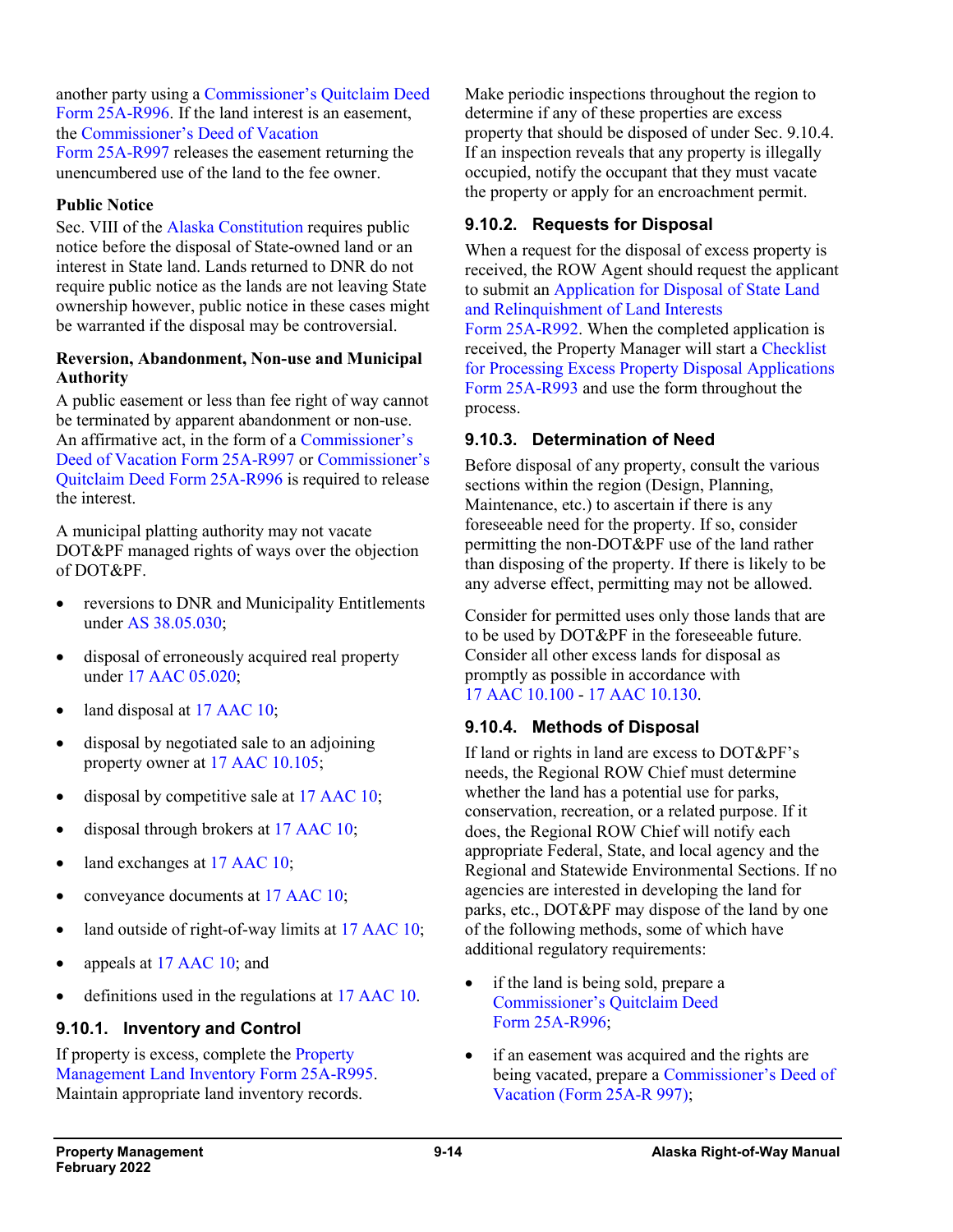- if the property was acquired through inadvertence or mistake, depending on the type of title acquired, prepare [a Commissioner's Quitclaim](http://www.dot.state.ak.us/stwddes/dcsrow/assets/pdf/forms/25ar996.pdf)  Deed Form [25A-R996](http://www.dot.state.ak.us/stwddes/dcsrow/assets/pdf/forms/25ar996.pdf) or [a Commissioner's Deed](http://www.dot.state.ak.us/stwddes/dcsrow/assets/pdf/forms/25ar997.pdf)  [of Vacation Form](http://www.dot.state.ak.us/stwddes/dcsrow/assets/pdf/forms/25ar997.pdf) 25A-R 997;
- if the land was acquired from DNR or another State agency by Interagency Land Management Assignment (ILMA), prepare [a Commissioner's](http://www.dot.state.ak.us/stwddes/dcsrow/assets/pdf/forms/25ar996.pdf)  [Quitclaim Deed](http://www.dot.state.ak.us/stwddes/dcsrow/assets/pdf/forms/25ar996.pdf) Form 25A-R996 (this formalizes the transfer and requires a comprehensive review process);
- if the land was acquired from a Federal agency with a reversionary clause, request the appropriate means of transferring the property back to the Federal agency; and
- if a section of roadway is being transferred to a municipality for continued use as a transportation facility, prepare a [Commissioner's Deed of](http://www.dot.state.ak.us/stwddes/dcsrow/assets/pdf/forms/25ar999.pdf)  [Relinquishment Form](http://www.dot.state.ak.us/stwddes/dcsrow/assets/pdf/forms/25ar999.pdf) 25A -R999. See Sec. 9.10.9 of this manual regarding road transfers.

### **9.10.5. Request for Authority to Appraise and Dispose of Excess Property**

Prepare the disposal for the Regional ROW Chief's signature. The Regional ROW Chief then requests authority to appraise and dispose of the excess land by memorandum to the Regional Director, accompanied by the [Excess Property Certification Form](http://www.dot.state.ak.us/stwddes/dcsrow/assets/pdf/forms/25ar998.pdf) 25A-R998.

If Federal funds participated in the original purchase, direct the request through the director to the Federal agency involved, unless FHWA is the agency. If FHWA is the funding agency, an informational copy of the DOT&PF approval should be sent to the FHWA Division Administrator (see Stewardship and Oversight Agreement).

### **9.10.6. Disposal of Controlled Access**

Controlled Access (or access control) is a property right considered part of the highway ROW, and it must be disposed of in the same manner as any other property right. If a portion of any access control on a Federal-aid highway is to be disposed of, ensure compliance with the Stewardship & Oversight Agreement and obtain any required FHWA approval.

### **9.10.7. Sale of Structures and Excess Land on a Federal-Aid Highway Project**

Receipts from the sale or rents of excess property obtained with Federal-aid funding must be used for transportation purposes. Arrange for the deposit

credited to the general fund or to the receive and expend account if authorized.

#### **Revenue Coding for the Sale**

Code revenue from the sale of structures, excess land, or a combination of both to the designated program receipts if the structure or land was purchased with State funds.

Code revenue to designated program receipts if the structure or land was purchased with Federal highway funds and the highway project is closed. Sec. 2.9.7 has coding instructions for these projects, including showing that revenues were used for [Title](http://uscode.house.gov/view.xhtml?path=/prelim@title23&edition=prelim) 23 projects.

If the sale occurs while the Federal project is still open, code the revenue to the Federal project collocation code and ledger code and unrestricted revenue account.

For FAA projects, the Federal participating share of the sale *must* be returned to the original project if the project is still open.

FAA has agreed to allow Federally-eligible participating expenditures (actually belonging to closed projects) to be coded to currently active Federal projects with the same participating rate/ratio.

See regional Pre-Audit staff for revenue coding.

### **9.10.8. Appeals**

No appeal is available if DOT&PF determines that a parcel of ROW is not excess and is not available for disposal.

### **9.10.9. Road Transfers**

Road transfers occur when DOT&PF and another government agency agree that it is mutually beneficial to formally transfer ownership and control for a road or section of road from DOT&PF to that agency. A Memorandum of Understanding (MOU) formalizing the transfer is entered into between the two agencies, setting out the conditions and responsibilities of each party necessary to affect the transfer. The MOU also sets out the design life of the latest construction project for local, rural minor collectors, or TRAAK (Trails and Recreational Access for Alaska) projects.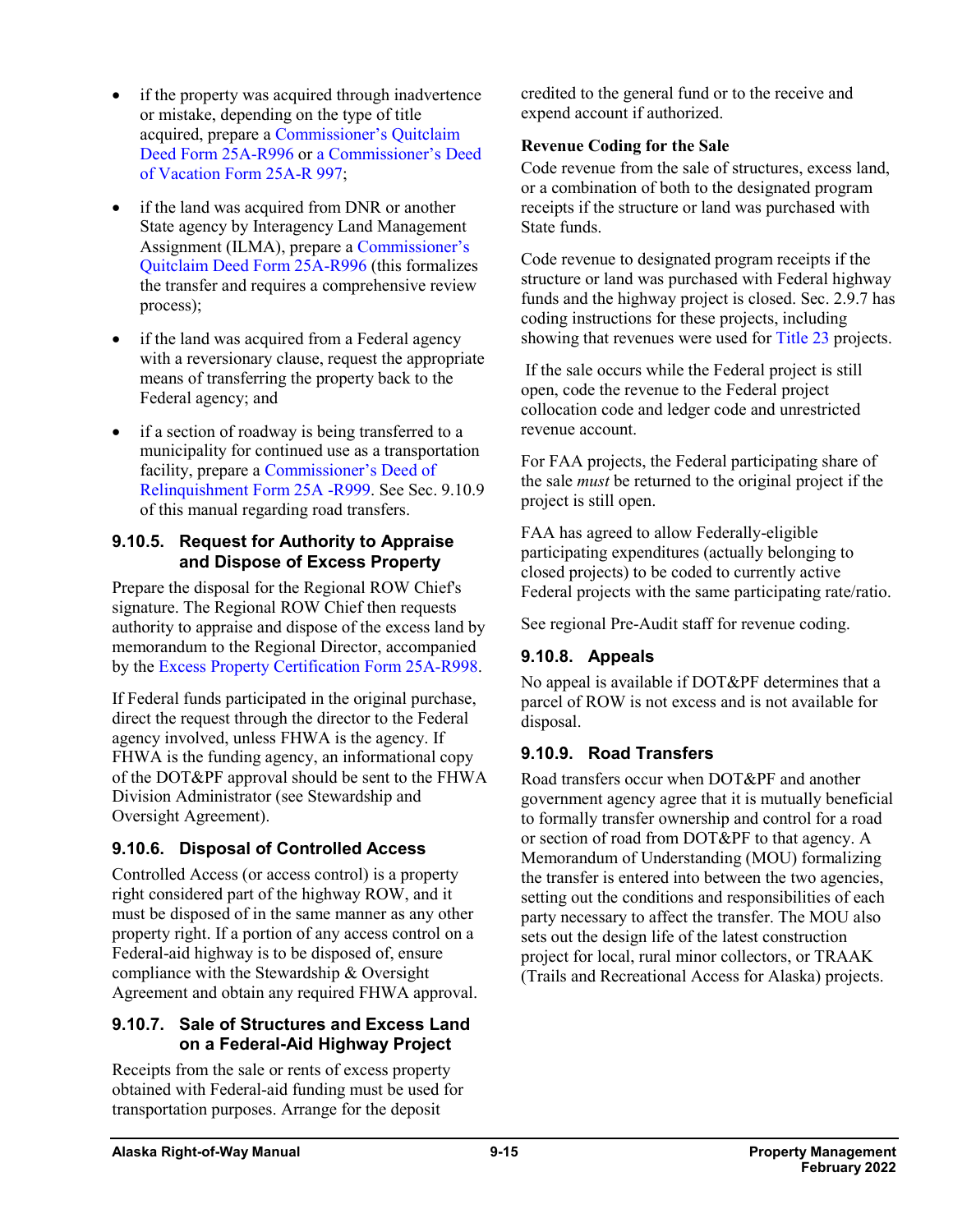## **9.11. Materials Sources**

The Property Management Unit should maintain a complete inventory of all materials sources within the region in which DOT&PF has any ownership interest. The inventory should include at least the following:

- name or number;
- location;
- type of interest held;
- restrictions on use;
- time limits on use;
- reversionary requirements; and
- size.

## **9.12. Civil Rights Statements for Deeds and Leases**

Include the following clauses in Ex. 9-2, 9-3, and 9-4 in all deeds and relinquishments entered into by the State of Alaska pursuant to provisions of the Civil Rights Act of 1964.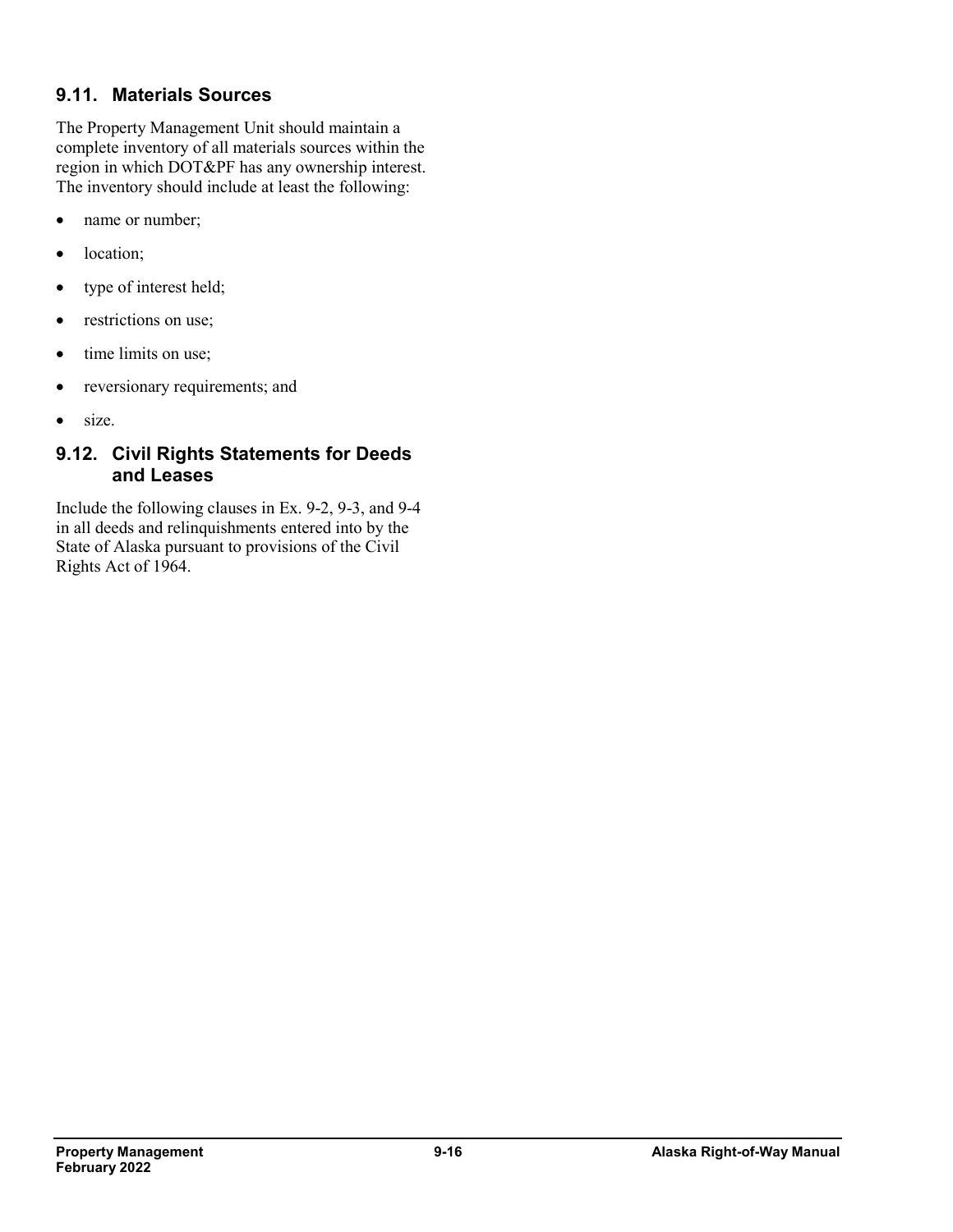#### **APPENDIX A**

During the performance of this contract, the contractor, for itself, its assignees, and successors in interest (hereinafter referred to as the "contractor") agrees as follows:

- 1. Compliance with Regulations: The contractor (hereinafter includes consultants) will comply with the Acts and the Regulations relative to Non-discrimination in Federally-assisted programs of the U.S. Department of Transportation, (Title of Modal Operating Administration), as they may be amended from time to time, which are herein incorporated by reference and made a part of this contract.
- 2. Non-discrimination: The contractor, with regard to the work performed by it during the contract, will not discriminate on the grounds of race, color, or national origin in the selection and retention of subcontractors, including procurements of materials and leases of equipment. The contractor will not participate directly or indirectly in the discrimination prohibited by the Acts and the Regulations, including employment practices when the contract covers any activity, project, or program set forth in Appendix B of 49 CFR Part 21. *[Include Modal Operating Administration specific program* requirements.]
- 3. Solicitations for Subcontracts, Including Procurements of Materials and Equipment: In all solicitations, either by competitive bidding, or negotiation made by the contractor for work to be performed under a subcontract, including procurements of materials, or leases of equipment, each potential subcontractor or supplier will be notified by the contractor of the contractor's obligations under this contract and the Acts and the Regulations relative to Non-discrimination on the grounds of race, color, or national origin. *[Include Modal Operating Administration specific program requirements.]*
- 4. Information and Reports: The contractor will provide all information and reports required by the Acts, the Regulations, and directives issued pursuant thereto and will permit access to its books, records, accounts, other sources of information, and its facilities as may be determined by the Recipient or the (Title of Modal Operating Administration) to be pertinent to ascertain compliance with such Acts, Regulations, and instructions. Where any information required of a contractor is in the exclusive possession of another who fails or refuses to furnish the information, the contractor will so certify to the Recipient or the (Title of Modal Operating Administration), as appropriate, and will set forth what efforts it has made to obtain the information.
- 5. Sanctions for Noncompliance: In the event of a contractor's noncompliance with the Nondiscrimination provisions of this contract, the Recipient will impose such contract sanctions as it or the (Title of Modal Operating Administration) may determine to be appropriate, including, but not limited to:
	- a. withholding payments to the contractor under the contract until the contractor complies; and/or
	- b. cancelling, terminating, or suspending a contract, in whole or in part.
- 6. Incorporation of Provisions: The contractor will include the provisions of paragraphs one through six in every subcontract, including procurements of materials and leases of equipment, unless exempt by the Acts, the Regulations and directives issued pursuant thereto. The contractor will take action with respect to any subcontract or procurement as the Recipient or the (Title of Modal Operating Administration) may direct as a means of enforcing such provisions including sanctions for noncompliance. Provided, that if the contractor becomes involved in, or is threatened with litigation by a subcontractor, or supplier because of such direction, the contractor may request the Recipient to enter into any litigation to protect the interests of the Recipient. In addition, the contractor may request the United States to enter into the litigation to protect the interests of the United States.

A

#### **Exhibit 9-1 Appendix A of DOT Order 1050.2A dated April 11, 2013**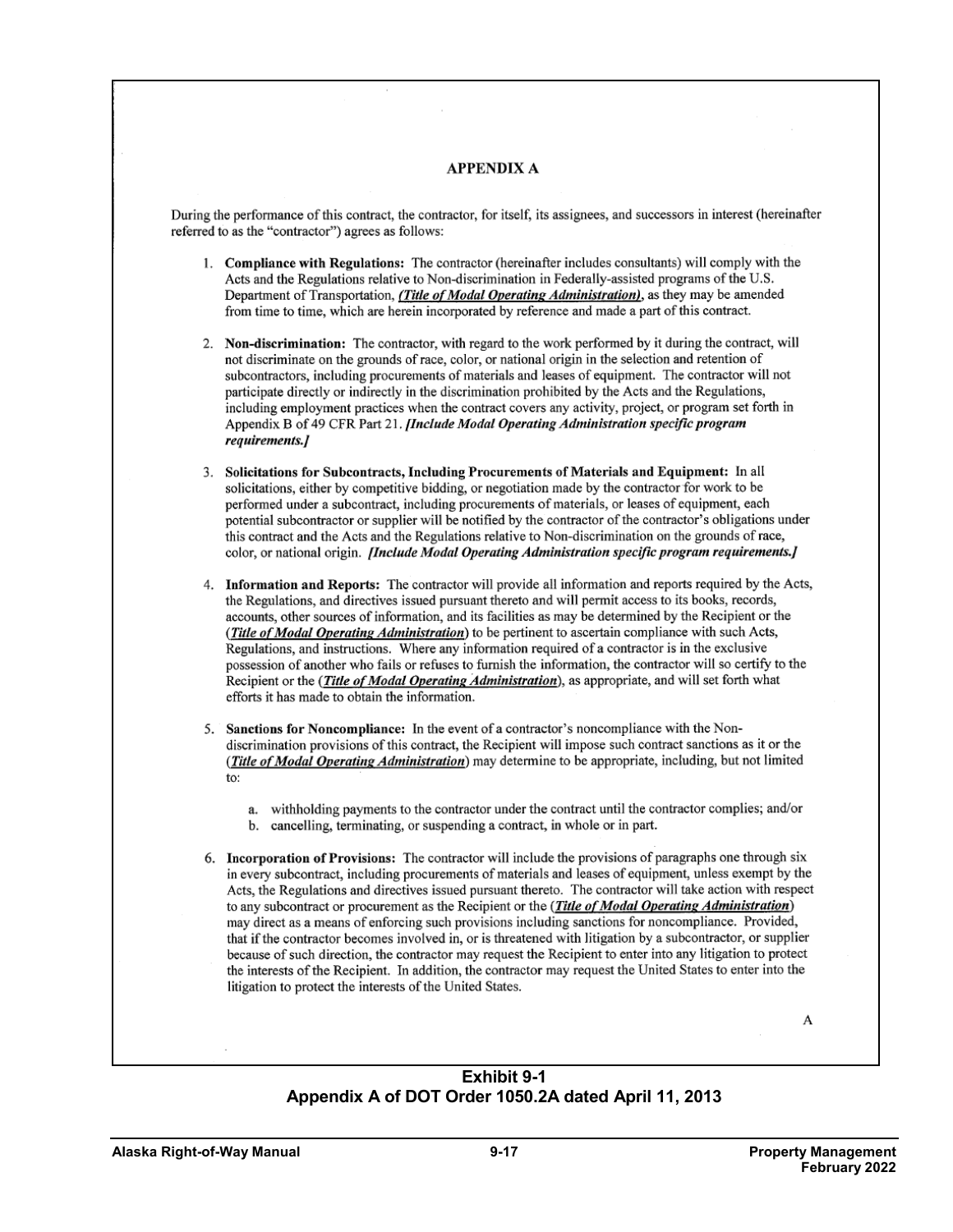#### **APPENDIX B**

#### **CLAUSES FOR DEEDS TRANSFERRING UNITED STATES PROPERTY**

The following clauses will be included in deeds effecting or recording the transfer of real property, structures, or improvements thereon, or granting interest therein from the United States pursuant to the provisions of Assurance 4:

NOW, THEREFORE, the U.S. Department of Transportation as authorized by law and upon the condition that the (Title of Recipient) will accept title to the lands and maintain the project constructed thereon in accordance with (Name of Appropriate Legislative Authority), the Regulations for the Administration of (Name of Appropriate Program), and the policies and procedures prescribed by the (Title of Modal Operating Administration) of the U.S. Department of Transportation in accordance and in compliance with all requirements imposed by Title 49, Code of Federal Regulations, U.S. Department of Transportation, Subtitle A, Office of the Secretary, Part 21, Non-discrimination in Federally-assisted programs of the U.S Department of Transportation pertaining to and effectuating the provisions of Title VI of the Civil Rights Act of 1964 (78 Stat. 252; 42 U.S.C. § 2000d to 2000d-4), does hereby remise, release, quitclaim and convey unto the (Title of Recipient) all the right, title and interest of the U.S. Department of Transportation in and to said lands described in Exhibit A attached hereto and made a part hereof.

#### (HABENDUM CLAUSE)

TO HAVE AND TO HOLD said lands and interests therein unto (Title of Recipient) and its successors forever, subject, however, to the covenants, conditions, restrictions and reservations herein contained as follows, which will remain in effect for the period during which the real property or structures are used for a purpose for which Federal financial assistance is extended or for another purpose involving the provision of similar services or benefits and will be binding on the (Title of Recipient), its successors and assigns.

The (Title of Recipient), in consideration of the conveyance of said lands and interests in lands, does hereby covenant and agree as a covenant running with the land for itself, its successors and assigns, that (1) no person will on the grounds of race, color, or national origin, be excluded from participation in, be denied the benefits of, or be otherwise subjected to discrimination with regard to any facility located wholly or in part on, over, or under such lands hereby conveyed [,] [and]\* (2) that the (*Title of Recipient*) will use the lands and interests in lands and interests in lands so conveyed, in compliance with all requirements imposed by or pursuant to Title 49, Code of Federal Regulations, U.S. Department of Transportation, Subtitle A, Office of the Secretary, Part 21, Nondiscrimination in Federally-assisted programs of the U.S. Department of Transportation, Effectuation of Title VI of the Civil Rights Act of 1964, and as said Regulations and Acts may be amended[, and (3) that in the event of breach of any of the above-mentioned non-discrimination conditions, the Department will have a right to enter or re-enter said lands and facilities on said land, and that above described land and facilities will thereon revert to and vest in and become the absolute property of the U.S. Department of Transportation and its assigns as such interest existed prior to this instruction].\*

(\*Reverter clause and related language to be used only when it is determined that such a clause is necessary in order to make clear the purpose of Title VI.)

 $\mathbf B$ 

#### **Exhibit 9-2 Appendix B of DOT Order 1050.2A dated April 11, 2013**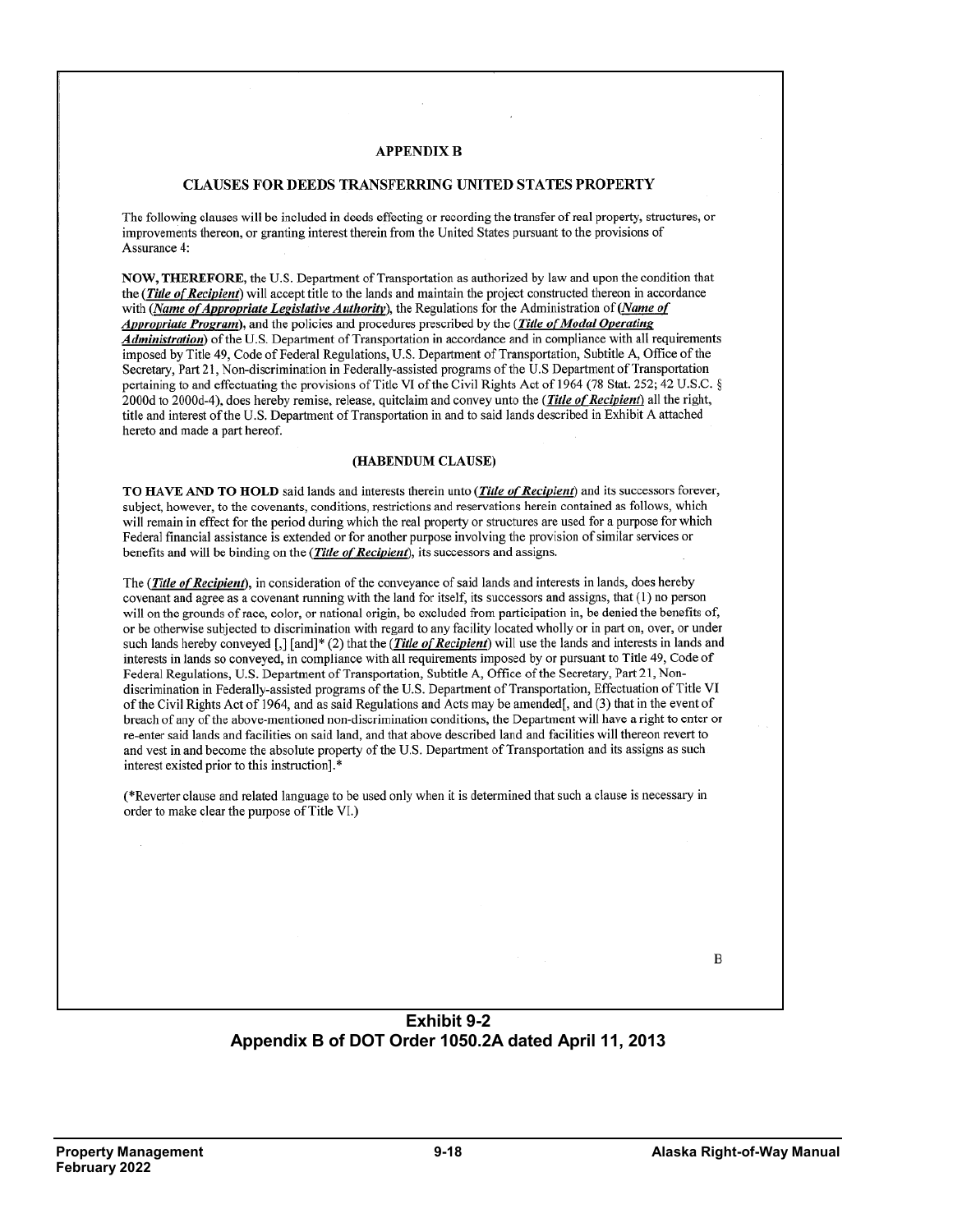#### APPENDIX C

#### CLAUSES FOR TRANSFER OF REAL PROPERTY ACQUIRED OR IMPROVED UNDER THE ACTIVITY, FACILITY, OR PROGRAM

The following clauses will be included in deeds, licenses, leases, permits, or similar instruments entered into by the (*Title of Recipient*) pursuant to the provisions of Assurance  $7(a)$ :

- A. The (grantee, lessee, permittee, etc. as appropriate) for himself/herself, his/her heirs, personal representatives, successors in interest, and assigns, as a part of the consideration hereof, does hereby covenant and agree [in the case of deeds and leases add "as a covenant running with the land"] that:
	- 1. In the event facilities are constructed, maintained, or otherwise operated on the property described in this (deed, license, lease, permit, etc.) for a purpose for which a U.S. Department of Transportation activity, facility, or program is extended or for another purpose involving the provision of similar services or benefits, the (grantee, licensee, lessee, permittee, etc.) will maintain and operate such facilities and services in compliance with all requirements imposed by the Acts and Regulations (as may be amended) such that no person on the grounds of race, color, or national origin, will be excluded from participation in, denied the benefits of, or be otherwise subjected to discrimination in the use of said facilities.
- B. With respect to licenses, leases, permits, etc., in the event of breach of any of the above Non-discrimination covenants, (Title of Recipient) will have the right to terminate the (lease, license, permit, etc.) and to enter, re-enter, and repossess said lands and facilities thereon, and hold the same as if the (lease, license, permit, etc.) had never been made or issued.\*
- C. With respect to a deed, in the event of breach of any of the above Non-discrimination covenants, the (Title of Recipient) will have the right to enter or re-enter the lands and facilities thereon, and the above described lands and facilities will there upon revert to and vest in and become the absolute property of the (*Title of* Recipient) and its assigns.\*

(\*Reverter clause and related language to be used only when it is determined that such a clause is necessary to make clear the purpose of Title VI.)

#### **Exhibit 9-3 Appendix C of DOT Order 1050.2A dated April 11, 2013**